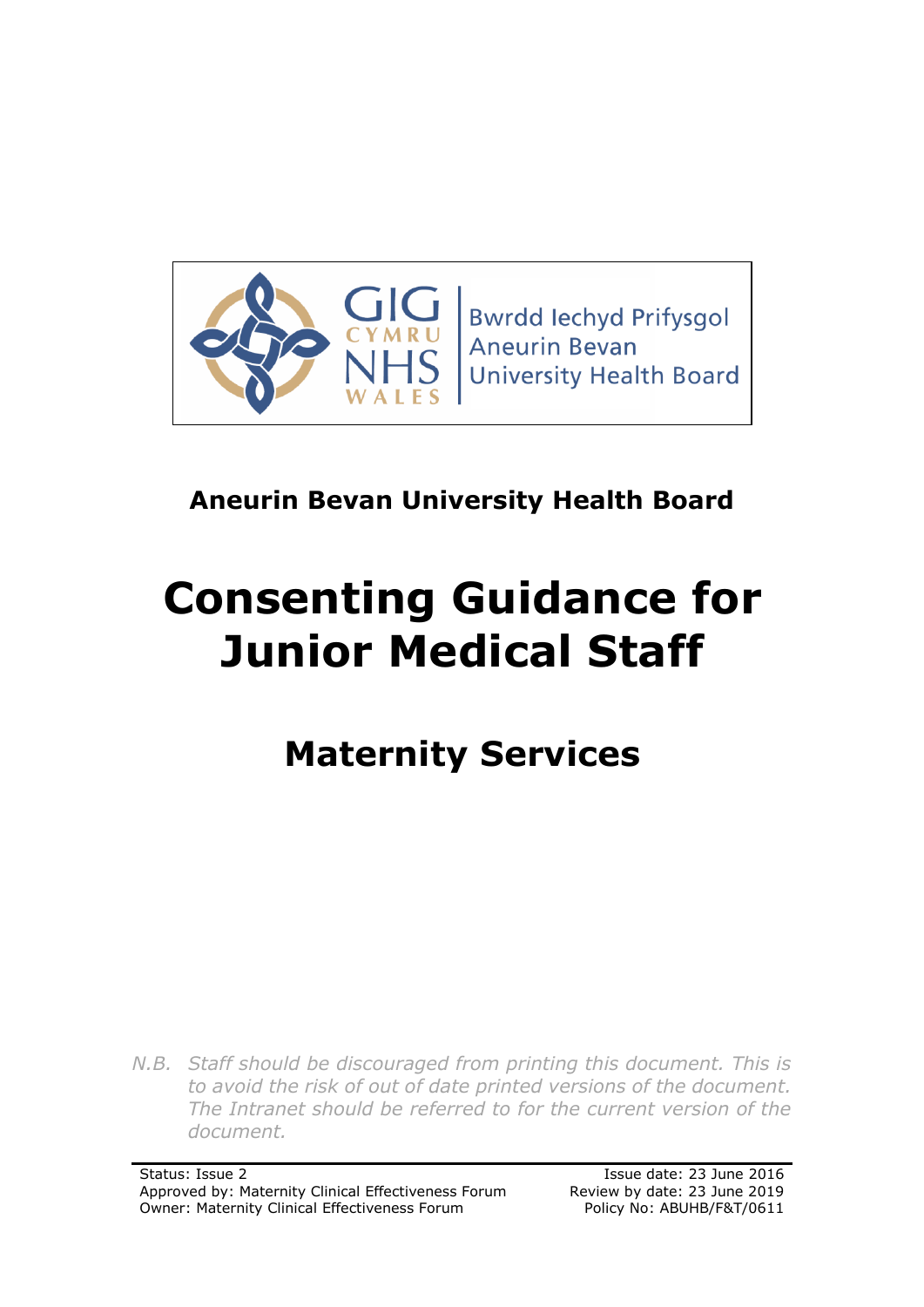#### **CONTENTS:**

| <b>Executive Summary</b>                                    | 3                                                                                                        |
|-------------------------------------------------------------|----------------------------------------------------------------------------------------------------------|
| Aims                                                        |                                                                                                          |
| <b>Responsibilities</b>                                     | $\frac{3}{3}$                                                                                            |
| <b>Training</b>                                             |                                                                                                          |
| <b>Monitoring and Effectiveness</b>                         | $\frac{3}{3}$                                                                                            |
| 6. Introduction                                             | $\frac{3}{5}$                                                                                            |
|                                                             |                                                                                                          |
| <b>External cephalic version</b>                            | 6                                                                                                        |
| Repair of third degree perineal tear                        | $\overline{\mathbf{z}}$                                                                                  |
| 10. Manual removal of placenta                              | 8                                                                                                        |
| 11. Trial of instrumental delivery                          | $\boldsymbol{9}$                                                                                         |
| 12. Pelvic floor repair                                     | 10                                                                                                       |
| 13. Vaginal hysterectomy                                    | 11                                                                                                       |
| 14. Total abdominal hysterectomy +/- Bilateral              |                                                                                                          |
| Salpingo-oophorectomy                                       | 12                                                                                                       |
| 15. Diagnostic laparoscopy                                  |                                                                                                          |
|                                                             |                                                                                                          |
| 16. Hysteroscopy +/- Dilatation and curettage               | 14                                                                                                       |
| 17. ERPC (evacuation of retained products of conception) 15 |                                                                                                          |
| 18. Tips for ECG interpretation                             | 16                                                                                                       |
| 19. Risks associated with various procedures (RCOG)         | 17                                                                                                       |
| 20. Consent to Treatment - On-line Training                 | 21                                                                                                       |
| 21. Biochemistry                                            | 22                                                                                                       |
|                                                             | 7. Elective lower segment caesarean section<br>(lap and dye/sterilisation/salphingectomy for ectopic) 13 |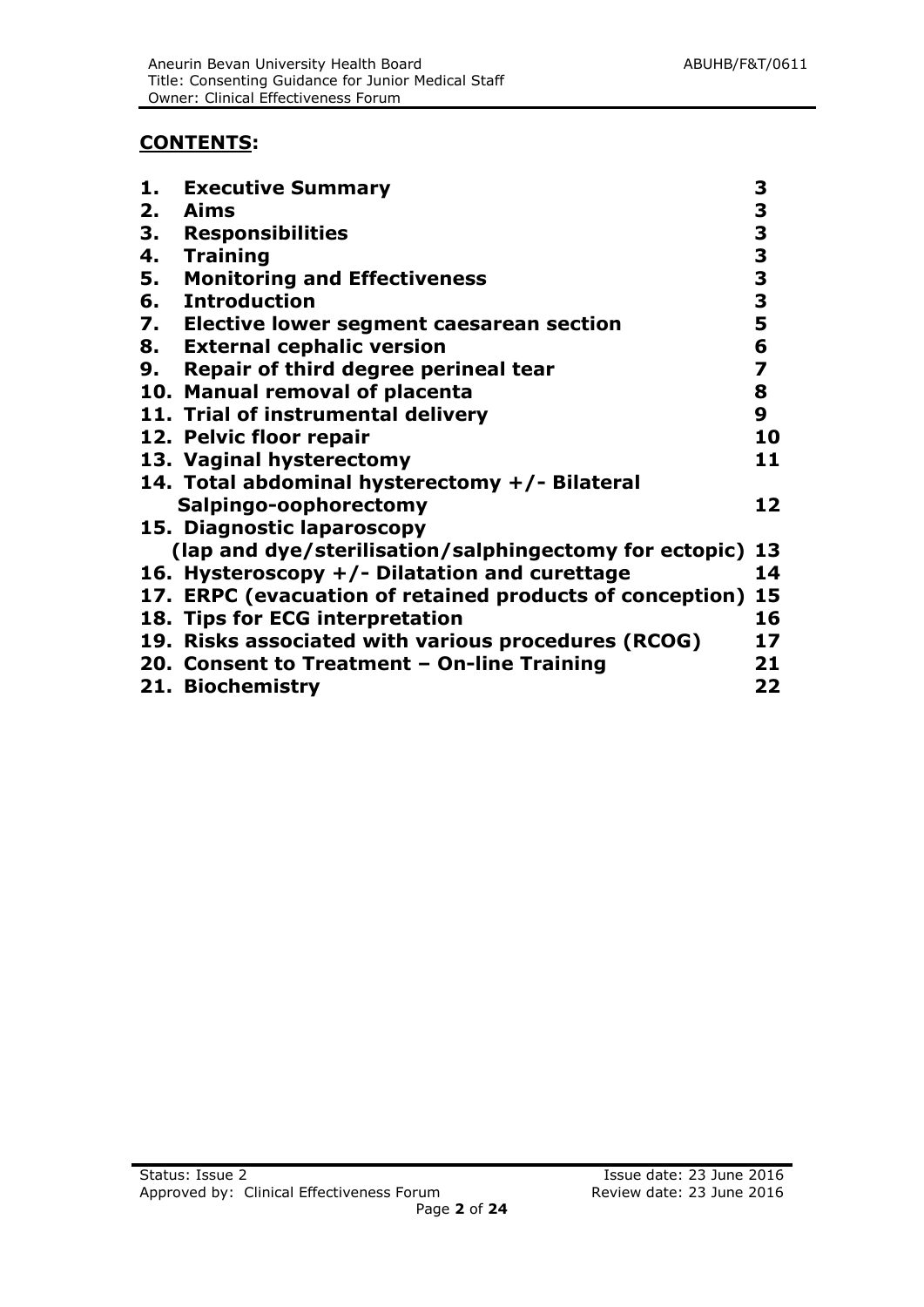## **1 Executive Summary**

This document is a clinical guideline designed to support safe and effective practice.

## **1.1 Scope of guideline**

This guideline applies to junior medical staff and can be cross matched to Standards for Healthcare Services Standard 9: Patient Information & Consent.

## **1.2 Essential Implementation Criteria**

Consent is audited annually as part of the Aneurin Bevan University Health Board and Maternity Services' rolling audit programme.

## **2 Aims**

To provide support for clinicians when taking consent.

## **3 Responsibilities**

The Gynaecology and Maternity Management teams.

## **4 Training**

Consent forms part of the directorate training programme.

## **5 Monitoring and Effectiveness**

Consent is audited annually as part of the Aneurin Bevan University Health Board and Maternity Services' rolling audit programme.

*This policy has undergone an equality impact assessment screening process using the toolkit designed by the NHS Centre Equality & Human Rights. Details of the screening process for this policy are available from the policy owner.*

## **6 Introduction**

The following provides guidance on consent for various obstetric and gynaecological procedures in common practice. This is produced with an intention to guide junior doctors with no/very minimal experience in Obstetrics and Gynaecology.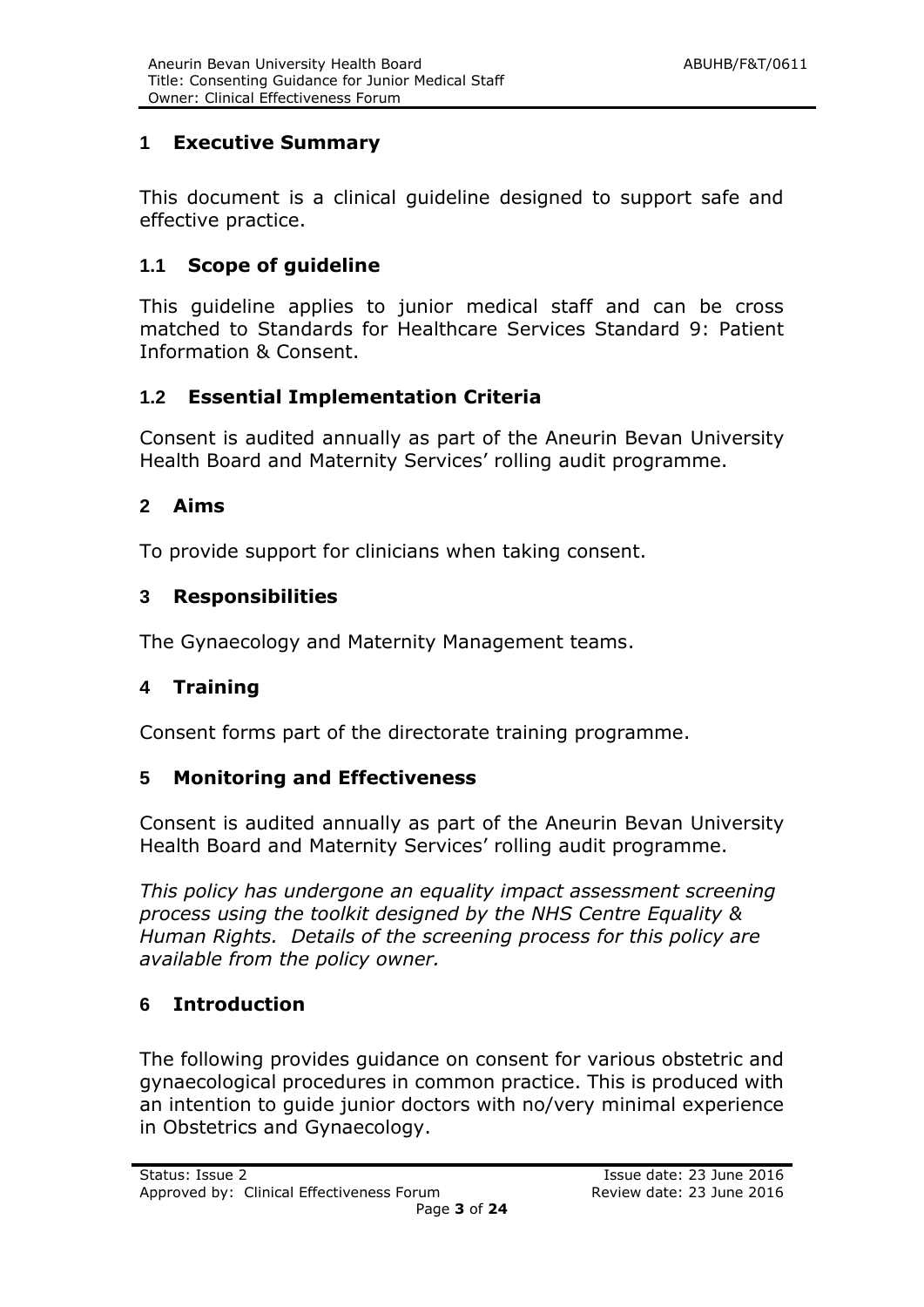The various aspects of the operation to be discussed during consenting are described in simple language avoiding medical jargon. This includes a brief description of preoperative preparation, how the operation is performed, what are the risks involved, duration of the operation and also provides information on postoperative period. Most of the queries the patients have with respect to recovery, driving, exercises, sexual intercourse are discussed.

Also included are few tips for interpretation of ECG which is a forgotten skill especially for the career SHOs. The reference ranges for various biochemical tests taken from Royal Gwent Hospital Laboratory are included at the end.

The appendix contains a summary of the risks associated with each procedure along with the incidence, taken from RCOG green top guidelines. These percentages and risks are for your reference only and it is wise not to quote them routinely to patients unless they ask, too much information can actually upset and confuse the patients.

*Eido consenting* is a mandatory online training course covering the legal issues surrounding consent. The registration and login details are provided in the appendix.

We hope that it would be of some help to junior doctors who are the ones working in the preclerking clinic most of the times in our hospital.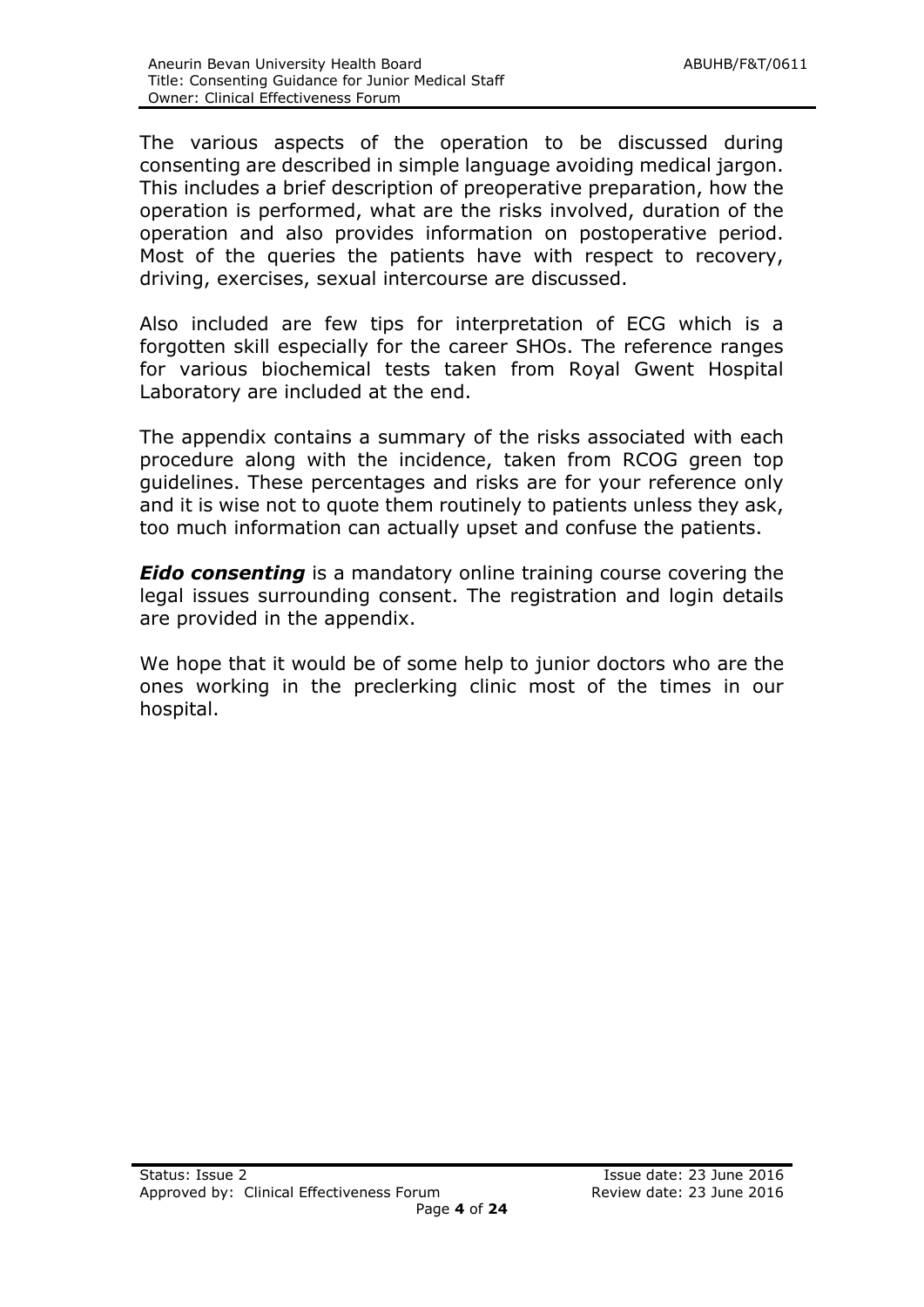## **Obstetric Procedures**

#### **7. ELECTIVE CAESAREAN SECTION:**

- The operation takes about 45min- 1hour
- You will have an injection in the back to numb the area from below the waist or very rarely you might have to be put to sleep
- You birthing partner will be called into the theatre just before starting the operation ( as long as the operation is under regional anaesthetic)
- You will have a cut along the bikini line about 10 -15cm long and a similar cut on the womb to deliver the baby. To close the skin you may have stitches which dissolve and do not need to be removed, or a stitch or staples which have to be removed after 5- 6 days
- Complications can occur: ( look at the appendix for RCOG figures)
	- o bleeding during or after operation (if heavy will require blood transfusion),
		- o Persistent abdominal discomfort for few months after
		- $\circ$  infection
		- $\circ$  clots in the legs or lungs
		- o rarely, injury to either bowel, bladder or ureter as they are close by
		- o Cuts to the baby's head or bottom (much more common than bladder injury!!)
- You will have a catheter in your bladder until you are mobile. You will also have an IV cannula (tube) for fluids. You will be allowed to eat and drink within a few hours after the operation. You will be given painkillers to relieve any postoperative pain. You will have stockings and blood thinning injections until you are out of the hospital
- You can start breastfeeding as soon as you are comfortable after the operation
- If everything goes well, you should be able to go home within 24- 48 hours and the community midwife will visit your home for the initial few days. She will also remove the stitch on day 5/6. You might have bleeding down below until 14 days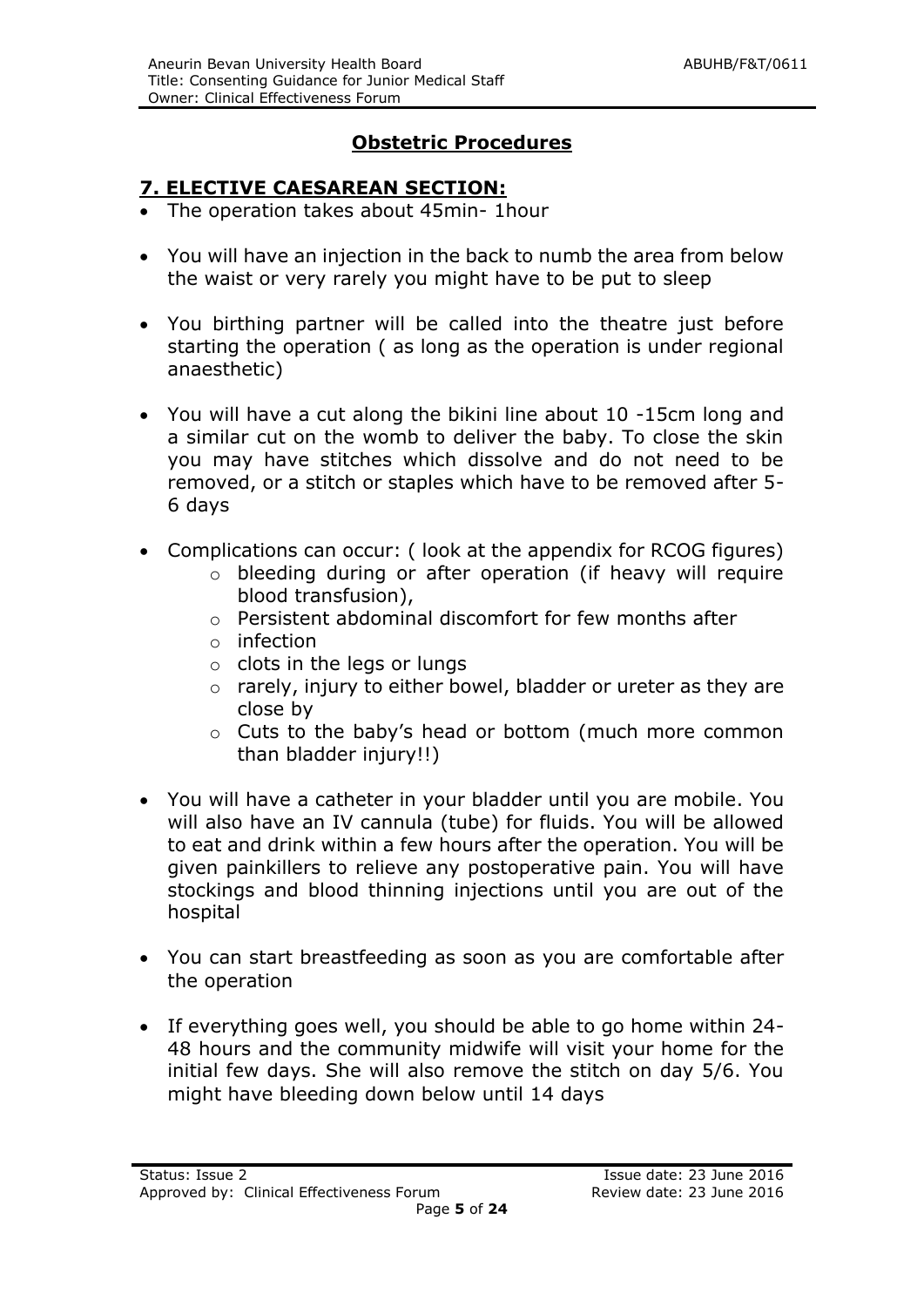- Once you are home, you can gradually resume your day to day activities. Strenuous exercises and lifting weights such as vacuum cleaners, bags of shopping, babies in carriers are to be avoided for at least 8-10 weeks
- Sexual intercourse can be resumed after starting contraception if you are not planning a pregnancy
- You can start to drive after 4-6 weeks as long as you can safely do an emergency stop. You need to check with your insurance company before starting.

## **8. EXTERNAL CEPHALIC VERSION (ECV):**

- External cephalic version is the term used to turn your baby to a head-first position if the baby is lying bottom first in the womb (breech). Usually done after 36 weeks
- You should not eat or drink after 6:00 am on the morning of the procedure
- The procedure is done on delivery suite. We will do a scan to check if the baby is still breech. The baby will be monitored for about 30 min both before and after turning.
- You will be given an injection (sometimes a tablet or inhaler) to relax your tummy muscles. Firm pressure is applied on your tummy which helps the baby turn a somersault in the womb to lie head first. It is not usually painful, but can be uncomfortable. If you are experiencing pain please let the doctor know and he or she will be happy to stop if you are experiencing too much discomfort.
- The procedure is successful in 50% of women. It is possible to have a second attempt on another day. If the baby does not turn after a second attempt, we will discuss your options for birth
- As vaginal breech birth is more complicated than normal birth, we advise you to have a caesarean section. This is done at around 39 weeks and we will book the date before you leave the labour ward. **Discuss LSCS as above**
- ECV is generally safe and does not cause any harm to the baby or yourself. However, sometimes it can lead to bleeding, breaking of waters (rupture of membranes), or cord prolapse which might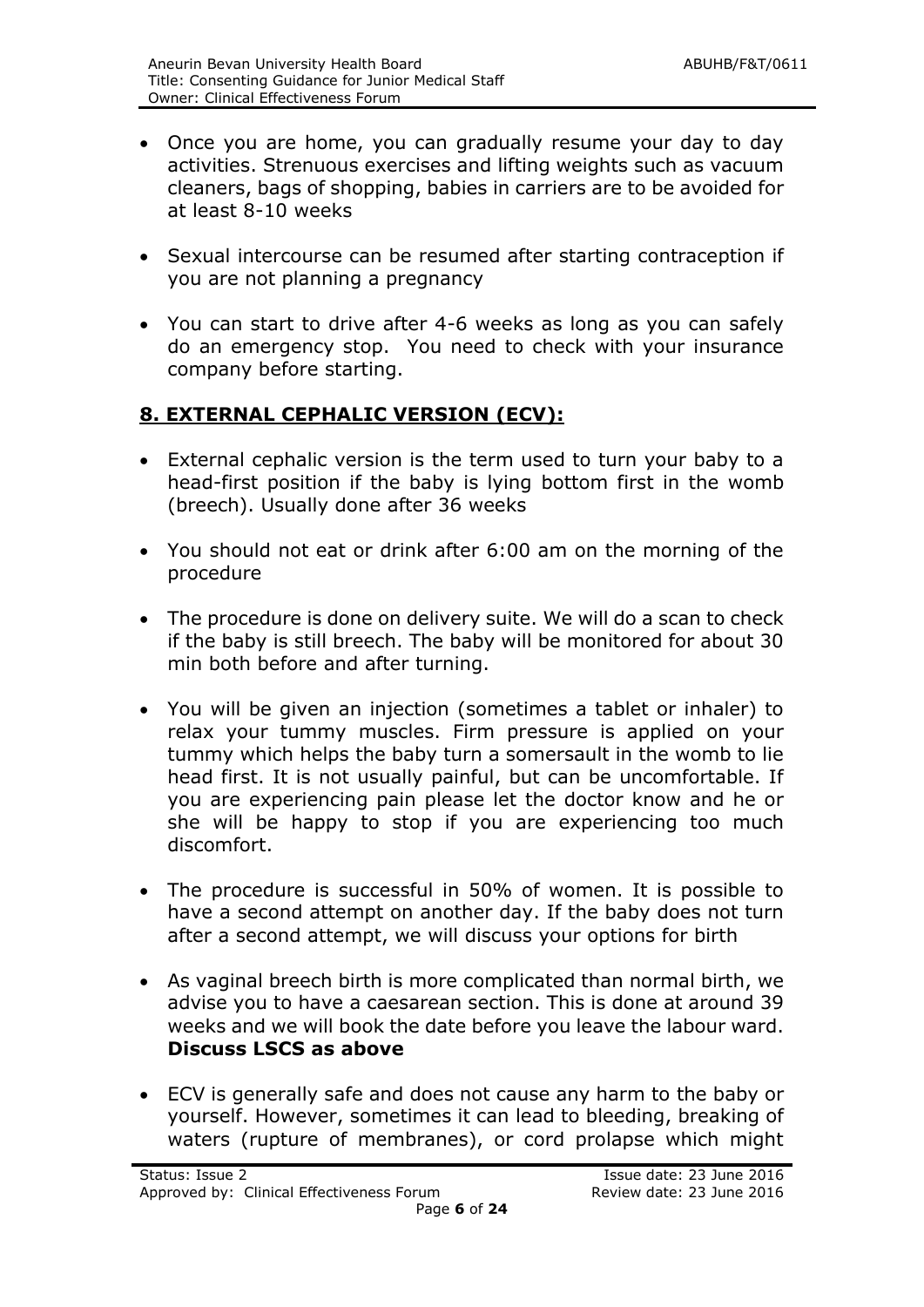necessitate an emergency caesarean section. The possibility of this happening is only 0.5% (1 in 200) and preparation for such an emergency will already be in place to ensure that you and your baby are safe

 After you go home, you should contact us if you have bleeding, abdominal pain, contractions or reduced movements.

#### **9. REPAIR OF THIRD DEGREE PERINEAL TEAR:**

- You have had a tear extending into the back passage which needs repairing. The repair which takes about 30min- 1hour and is done in theatre
- You will have an injection in the back to numb the area from below the waist
- Your legs will be popped up on the stirrups and the doctor will examine the vagina and back passage and will suture the tear. All the stitches are absorbable
- Complications can occur:
	- o bleeding (if heavy will require blood transfusion)
	- o wound infection leading to improper healing
	- o failure to control faeces and flatus (incontinence)
	- o scarring leading to painful intercourse
	- o Difficulty or discomfort in passing stools immediately after
- You will have a catheter in your bladder until you are mobile. You will also have an IV cannula (tube) for fluids. You will be allowed to eat and drink within few hours after the operation. Once you can move around, both the catheter and IV cannula will be removed. You will be given painkillers to relieve any pain
- You will be given a course of antibiotics and stool softeners (laxatives) to avoid constipation
- You should keep the area clean. Have a bath or a shower once a day and change your sanitary pads regularly. Drink at least 2 litres of water every day and eat a healthy balanced diet with fruit, vegetables, cereals, wholemeal bread and pasta
- You will be referred to do pelvic floor exercises for at least 6 to 12 weeks after surgery. Lifting heavy weights and constipation should be avoided for at least 6 weeks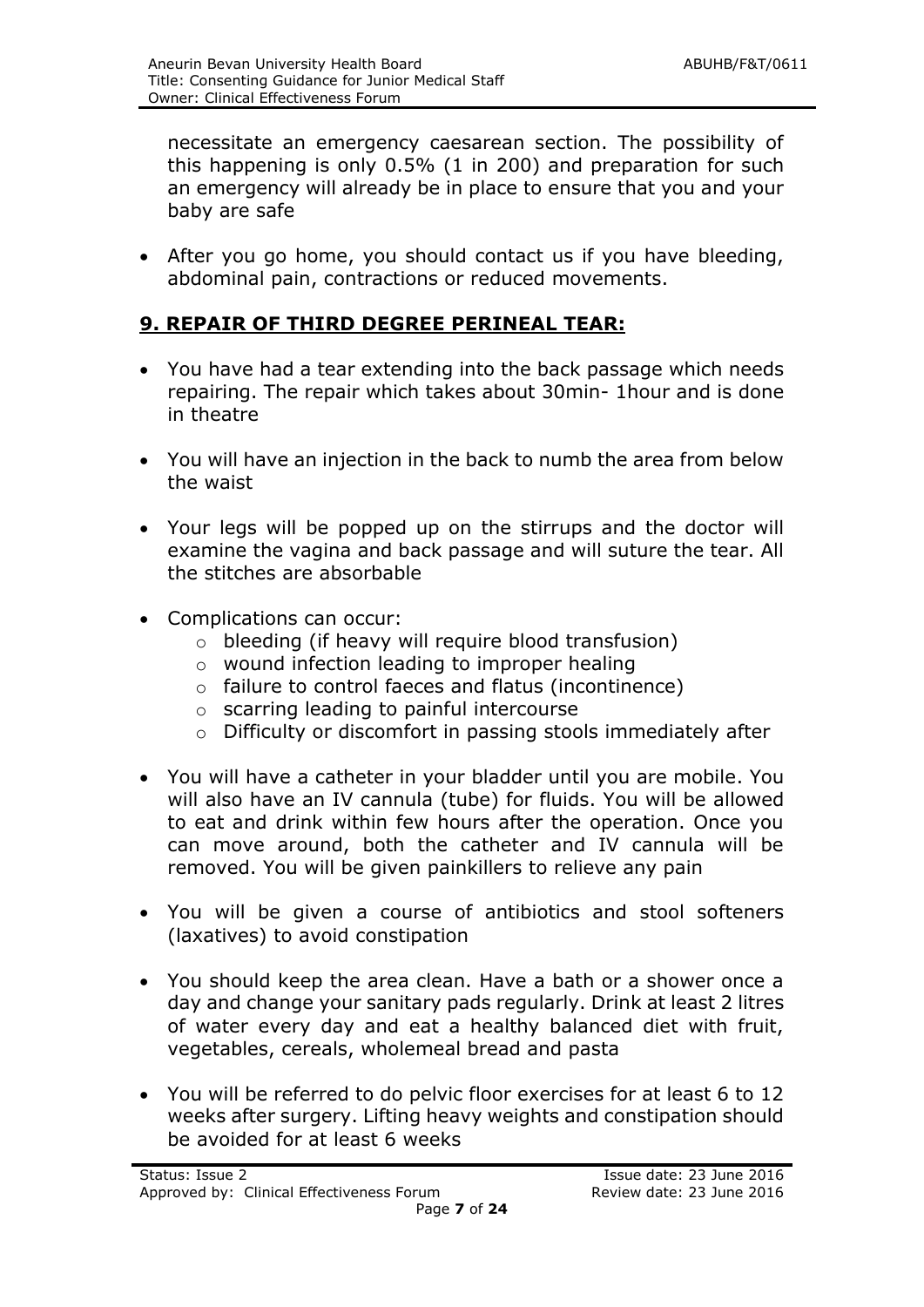- Contact your midwife or general practitioner if your stitches become more painful, smell offensive or are not healing properly. These may be signs of an infection
- You will have a follow up appointment with your consultant's team in the hospital after 6 weeks when we will check the wound and whether you have problems in controlling faeces and flatus. You will also receive an appointment to be seen in the specialist pelvic floor clinic or your consultant after 3 months. If there are still problems at this stage, you will be referred to bowel surgeons for further investigations
- Most women deliver normally in the next pregnancies if there are no symptoms of incontinence and you will have opportunity to discuss this in detail during your antenatal visits.

## **10. MANUAL REMOVAL OF PLACENTA:**

- This is a procedure which takes place in theatre.
- You will have an injection in the back to numb the area from below the waist or very rarely you might have to be put to sleep
- Your legs will be popped up on the stirrups and the doctor will introduce a hand into the womb and remove the afterbirth
- Complications can occur:
	- o bleeding during and after the operation, (if heavy will require blood transfusion)
	- o womb infection
	- o the placenta might stick inside so that small pieces might be left behind
- You will have a catheter in your bladder for about 8-12hours. You will also have an IV cannula (tube) for fluids and IV antibiotics for 24 hours. You will be allowed to eat and drink within few hours after the operation. Once you move around, both the catheter and IV cannula will be removed. You will be given painkillers to relieve any pain and antibiotics to prevent infection
- If you are well, you should be able to go home after 24 hours. Once you go home, if you feel unwell or if you have smelly discharge/bleeding down below or severe tummy pain you should contact the GP or community midwife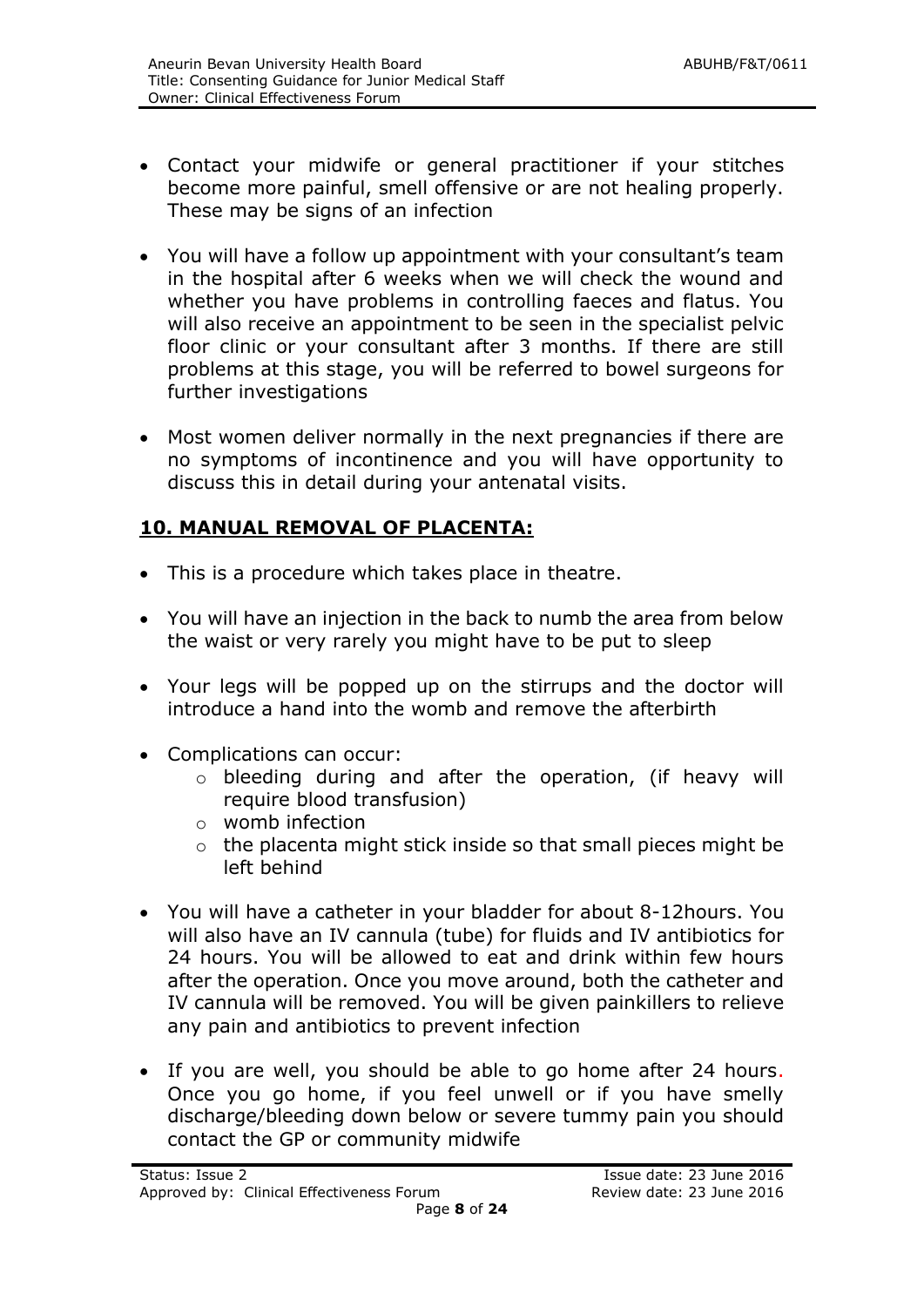Your periods usually resume after 6 weeks depending upon the type of feeding (late if breast feeding).

### **11. TRIAL OF INSTRUMENTAL DELIVERY:**

- You will have an injection in the back to numb the area from below the waist or very rarely you might have to be put to sleep
- You birthing partner will be called into the theatre just before delivery
- Your legs will be popped up on the stirrups and the doctor will examine you and decide the best way to deliver the baby. This could be with a suction cup or forceps applied to the baby's head depending upon the position of the head. You may have a cut given down below (episiotomy) which will be repaired after the delivery. If we can't deliver the baby this way, we may have to proceed to caesarean section.
- Discuss LSCS
- Complications can occur:
	- o bleeding during or after operation (if heavy will require blood transfusion),
	- o Infection
	- o High vaginal tears or perineal tear, sometimes third and fourth degree involving the back passage which will be repaired
	- o Marks on the baby's face if forceps and swelling on baby's head if cup is used. These usually settle down in 24 hrs
	- o Small cuts on the baby's face or scalp can happen, usually heal quickly
	- o Clots in the legs or lungs
	- o Rarely, injury to either bowel or bladder as they are close by
- The doctor will come and explain all the events after the procedure.
- You may feel bruised and sore after the procedure and regular pain relief will help.
- Most women who have had an assisted vaginal birth deliver spontaneously next time around.

#### **Note: Rest as LSCS**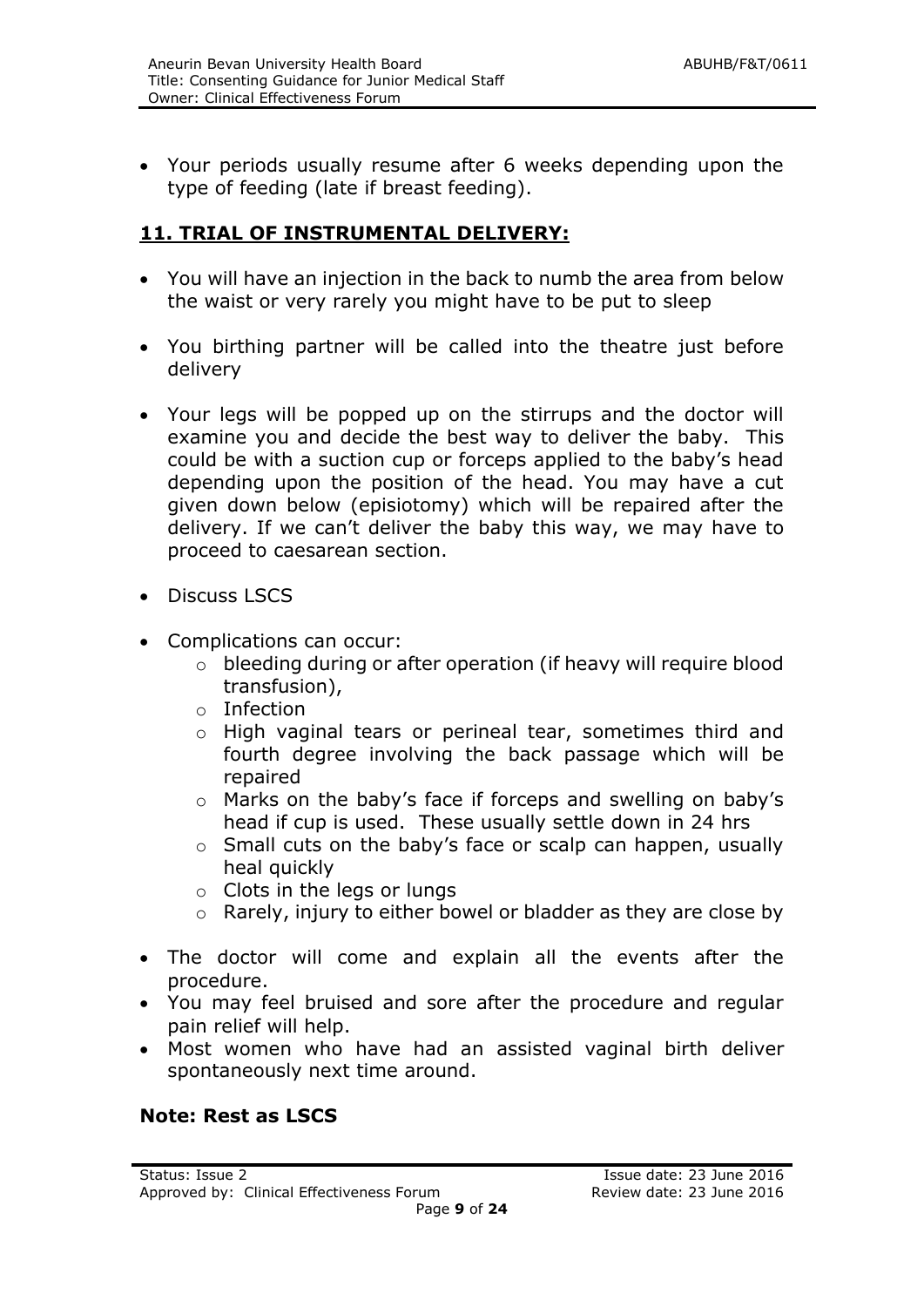## **Gynaecological Procedures**

#### **12. PELVIC FLOOR REPAIR:**

- This is a major operation. You will either be put to sleep or have an injection in the back to numb the area from below the waist
- This operation is performed through the vagina/ front passage to tighten up the tissues of the pelvic floor the weakness of which led to the prolapse. The bladder and rectum are returned to their normal position. A cut is made in the vaginal tissue covering the bladder, the bladder is pushed up and the tissue around it is tightened with stitches. Similarly, a cut is made in the vaginal tissue covering the rectum (back passage), the rectum is pushed back and the tissue around it tightened with stitches
- Complications can occur: ( see appendix for RCOG fig)
	- o Infection
	- o Clots in the legs or lungs
	- o Bleeding during or after operation (if heavy will require blood transfusion)
	- o Pain during intercourse
	- o Rarely, injury to either bowel, bladder or ureter as they are close by. If that happens we will have to open the tummy and repair the injured structures.
	- o New symptoms from your bladder urgency, stress incontinence, voiding difficulty
	- o There could be recurrence of the prolapse of bladder and rectum after the operation in the years to come (30%)
- You will have a catheter in your bladder and a gauze pack in your vagina for about 24-48 hours. You will also have an IV cannula (tube in your vein) for fluids. You will be given painkillers to relieve any pain. You will experience a small amount of vaginal bleeding which is normal
- If you are well, you should be able to go home in 24-48 hours depending on how well you recover; you will need to be able to pass urine normally. There is no need for removal of stitches
- You may have some discharge and some bleeding initially and this should stop in 3-6 weeks.
- Once you are home, you can gradually resume your day to day activities. We advise you to do tummy and pelvic exercises as soon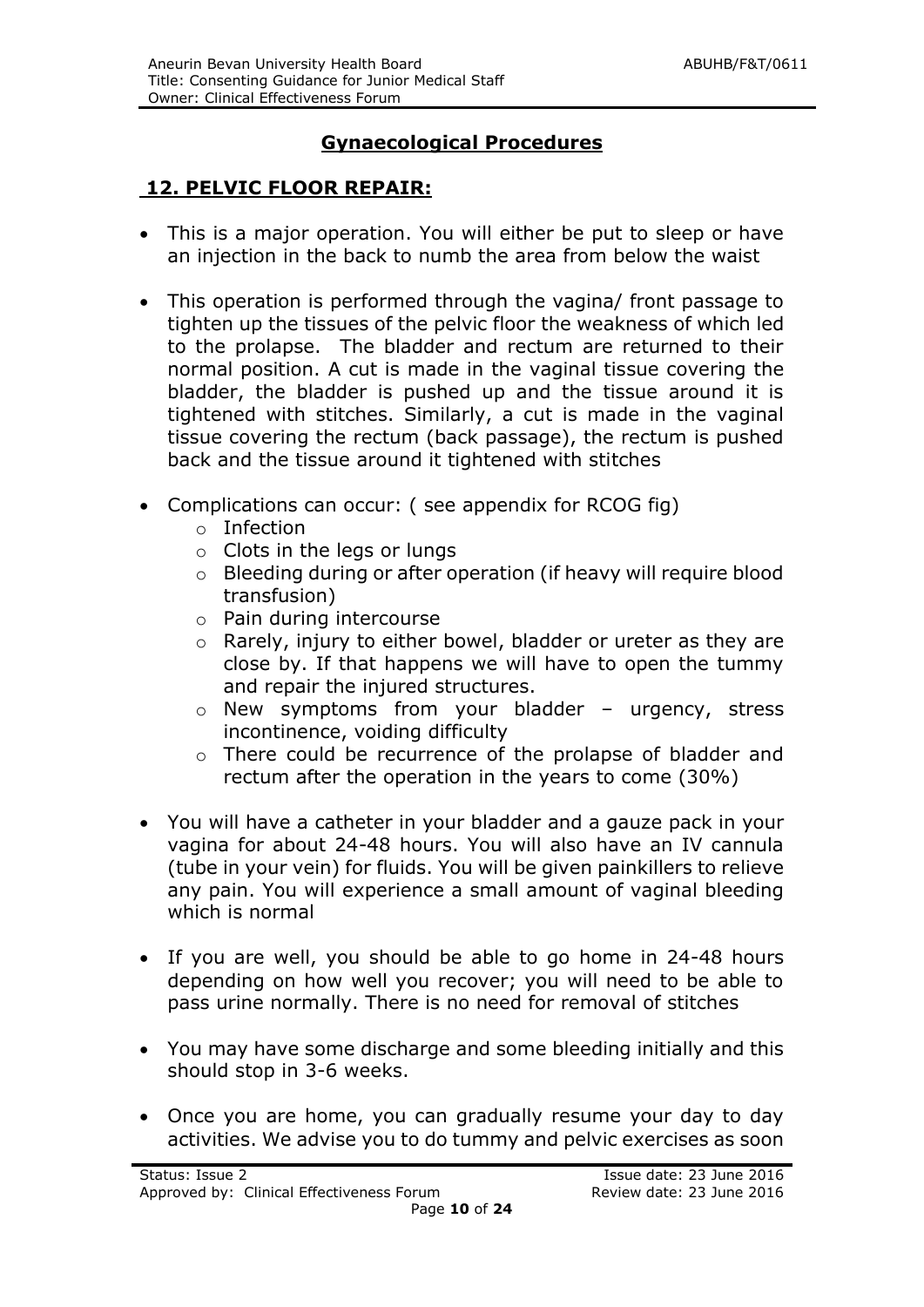as you are comfortable. Strenuous exercises and lifting weights such as vacuum cleaners, bags of shopping, are to be avoided for 2 months and heavy lifting, prolonged constipation should be avoided lifelong.

- Sexual intercourse can be resumed after 6 weeks. Driving to be resumed only if you are confident that you can make an emergency stop comfortably
- In order to improve your muscle tone, perform pelvic floor exercises 4 times a day

## **13. VAGINAL HYSTERECTOMY:**

- This is a major operation.
- You will either be put to sleep or have an injection in the back to numb the area from below the waist
- The womb and the neck of the womb are removed through the vagina/ front passage. The tubes and the ovaries are not removed
- Complications can occur: (see appendix for RCOG fig)
	- o infection
	- o clots in the legs or lungs
	- o bleeding during or after operation (if heavy will require blood transfusion)
	- o Rarely, injury to either bowel, bladder or ureter as they are close by. If that happens we will have to open the tummy and repair the injured structures
	- o New symptoms from your bladder urgency, stress incontinence, voiding difficulty
	- o There could be recurrence of the prolapse of the vaginal walls after the operation in the years to come (30%)
- You will have a catheter in your bladder and a gauze pack in your vagina for about 24-48 hours. You will also have an IV cannula (tube in your vein) for fluids. You will be given painkillers to relieve any pain. You will experience a small amount of vaginal bleeding which is normal
- If you are well, you should be able to go home in 24-48 hours depending on how well you recover; you will need to be able to pass urine normally. There is no need for removal of stitches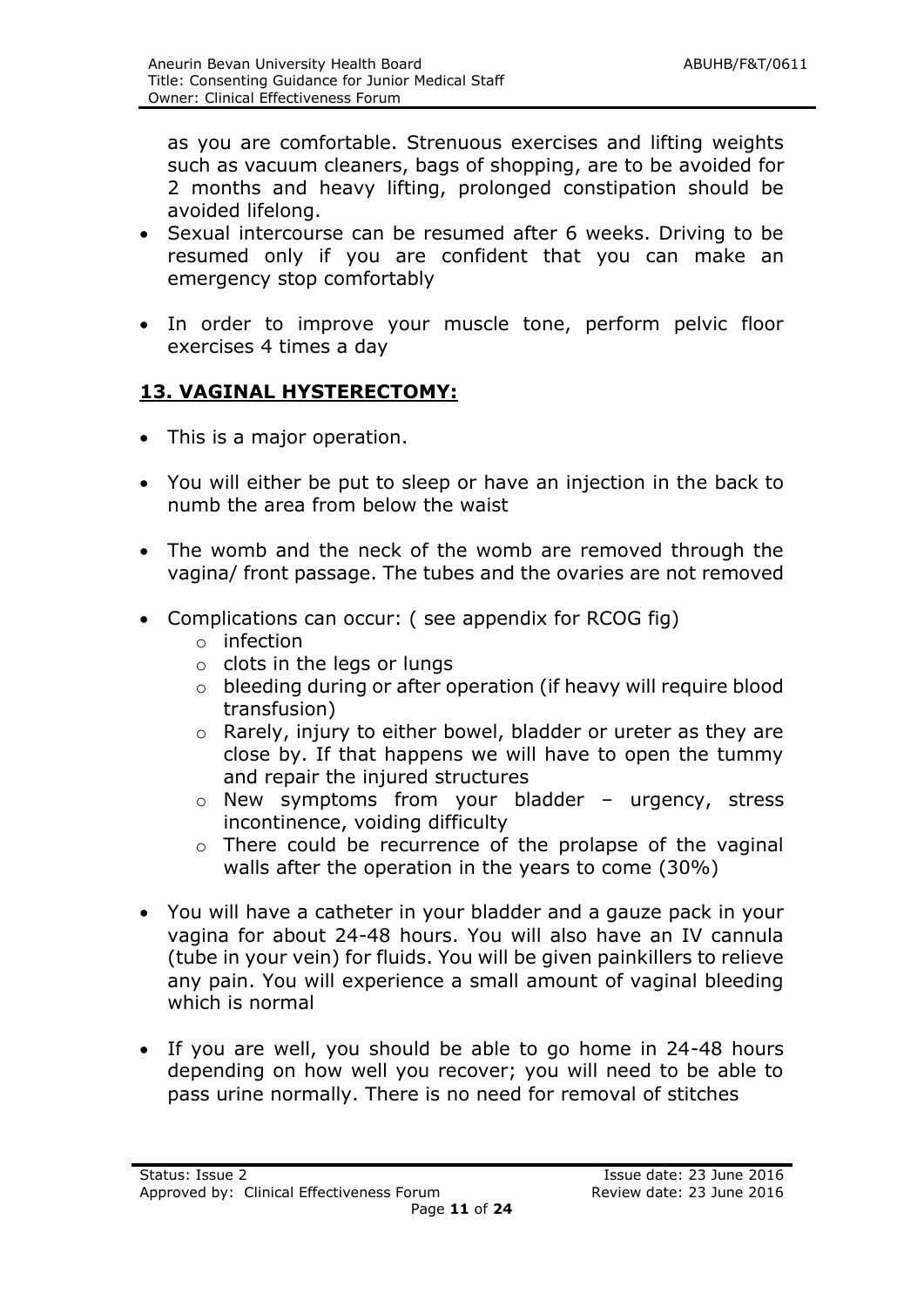- You may have a discharge and some bleeding initially and this should stop in 3-6 weeks.
- Once you are home, you can gradually resume your day to day activities. We advise you to do tummy and pelvic exercises as soon as you are comfortable. Strenuous exercises and lifting weights such as vacuum cleaners, bags of shopping, are to be avoided for 2 months and heavy lifting, prolonged constipation should be avoided lifelong.
- Sexual intercourse can be resumed after 6 weeks
- Try to pass urine at regular intervals to empty your bladder
- In order to improve your muscle tone, perform the pelvic floor exercises 4 times a day
- Driving to be resumed usually after 6 weeks, you need to check with your insurance company before starting

#### **14. TOTAL ABDOMINAL HYSTERECTOMY +/- BILATERAL SALPINGO-OOPHORECTOMY:**

- This is a major operation.
- You may either be put to sleep or have an injection in the back to numb the area from below the waist
- You will either have a cut along the bikini line about 8-10cm long or one up and down if the womb is big. Your womb, neck of the womb and the tubes and ovaries will be removed and the cut closed. To close the skin you may have stitches which dissolve and do not need to be removed, or a stitch or staples which have to be removed after 5-6 days.
- Complications can occur: ( see appendix for RCOG fig)
	- o Infection
	- o Clots in the legs or lungs
	- o Bleeding during or after operation (if heavy will require blood transfusion)
	- o Rarely, injury to either bowel, bladder or ureter as they are close by. If that happens we will have to repair it.
	- o You might need to go on HRT after the operation if your ovaries are removed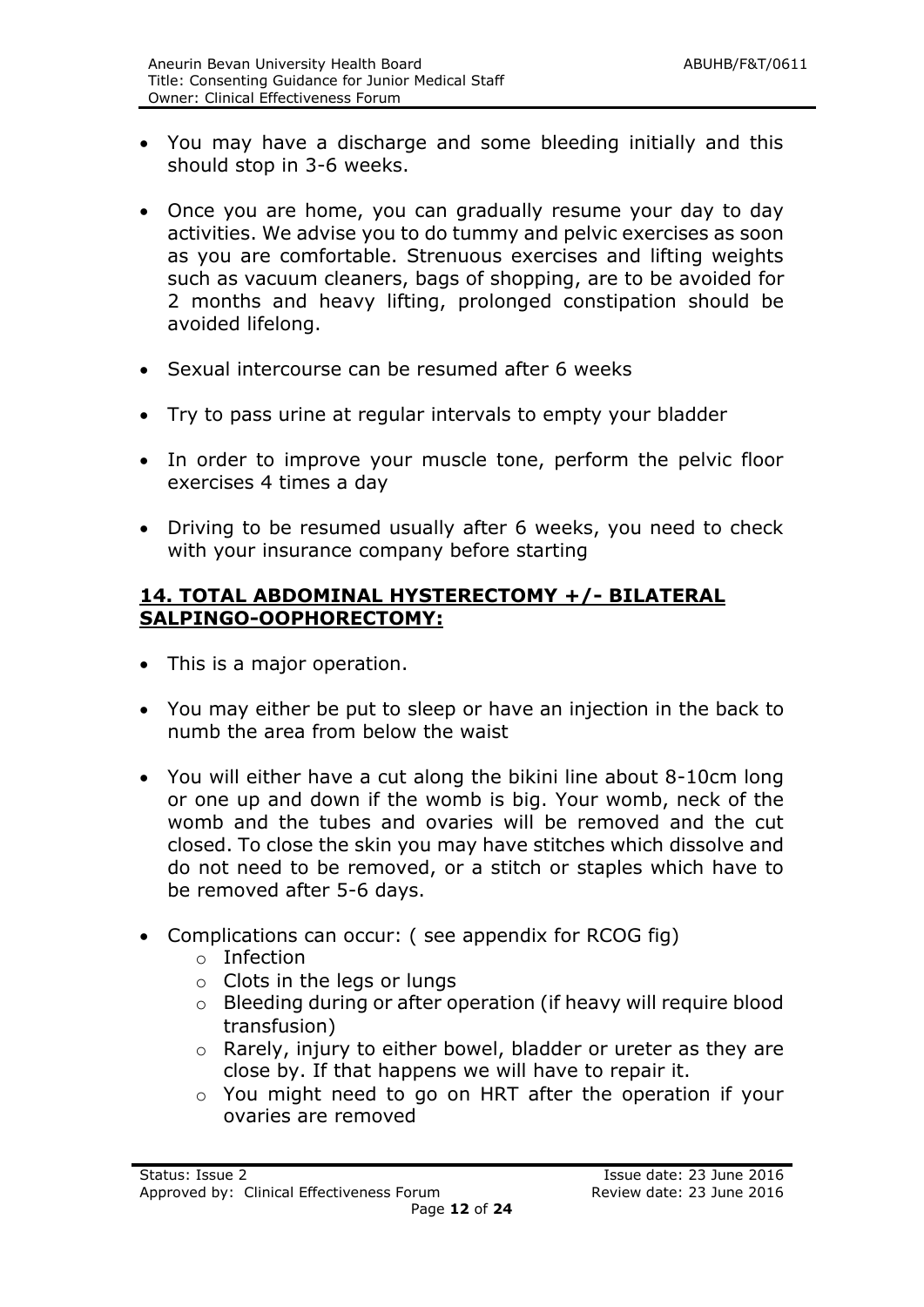- You will have a catheter in your bladder for about 24hours. You will also have an IV cannula (tube) for fluids as you won't be eating or drinking for 24 hours. Once you are well enough to eat and drink and move around, both the catheter and IV cannula will be removed. You will be given painkillers to relieve any pain
- If you are well, you should be able to go home on day 2-4
- You may have sutures that are dissolvable.
- Once you are home, you can gradually resume your day to day activities. We advise you to do tummy and pelvic exercises as soon as you are comfortable. Strenuous exercises and lifting weights such as vacuum cleaners, bags of shopping, are to be avoided for 3 months
- Sexual intercourse can be resumed after 6 weeks
- Driving to be resumed usually after 6 weeks, you need to check with your insurance company before starting

#### **15. DIAGNOSTIC LAPAROSCOPY (Lap and dye/Sterilisation/ Salpingectomy for ectopic)**

- This operation and you will be put to sleep.
- You will have a small cut of about one centimetre on the skin of the belly button. The tummy is filled with gas and a telescope is passed through this cut to see the uterus, tubes and ovaries.
	- *for lap and dye - mention that dye will be injected from below into the womb and will be checked if it flows through the tubes*
	- *for sterilisation mention that the tubes will be blocked by applying clips on them*
	- *for salpingectomy mention that the tube containing the ectopic pregnancy is removed*
- A small cut along the bikini line and one or two small cuts along the sides of the tummy may have to be done in order to pass other instruments used in the operation. These cuts will be stitched with absorbable sutures or closed with glue
- Complications can occur: (see appendix for RCOG fig)
	- o shoulder tip pain
	- o bruising
	- o failure to gain entry and a need to make a bigger cut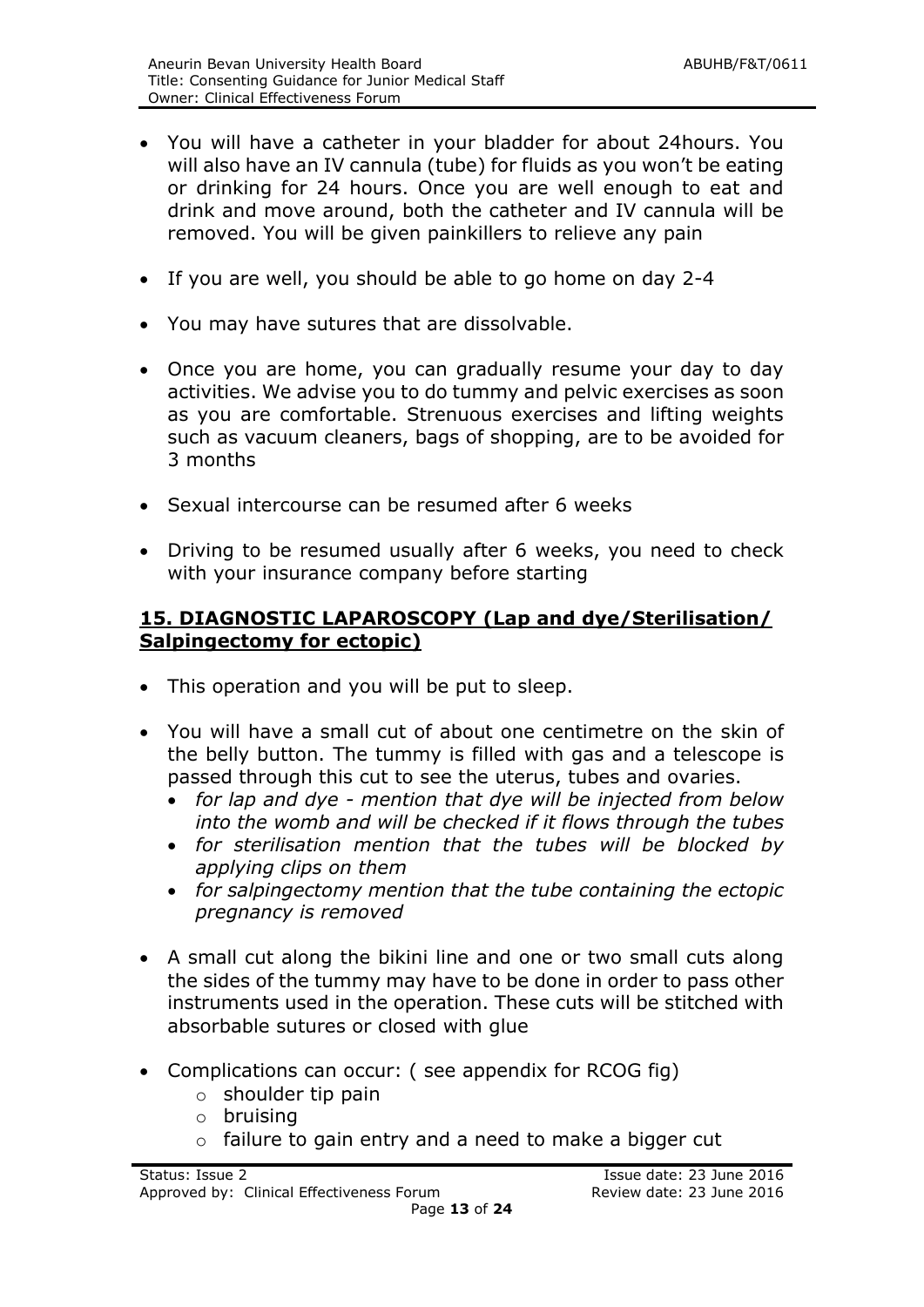- $\circ$  infection
- o Bleeding during or after operation (if heavy will require blood transfusion).
- $\circ$  Rarely, (1:1000) there can be injury to womb, bowel, bladder or blood vessels. If that happens we will have to give you either a cut along the bikini line or up and down your tummy to repair the injured structures
- o *For sterilisation mention the additional complications*:
	- Failure rate of 1/200
	- Permanent procedure and some women regret the procedure and chances of success with reversal are slim, reversal not funded by the NHS
	- Increased risk of ectopic if the procedure fails
- You will also have a cannula into the vein in your forearm for fluids as you won't be eating or drinking for a few hours. Once you are well enough to eat and drink, this will be removed
- You will be given painkillers to relieve any pain. If everything goes well, you should be able to go home the same day once you are well and have passed urine
- Once you are home, you can gradually resume your activities. You can have a shower the following day. You can return to work usually 1 week after the operation, unless you have a heavy work which involves lifting and carrying
- Driving to be resumed after checking with your insurance company
- You need to contact the ward or GP if you have severe pain, fever, offensive discharge, prolonged bleeding

## **16. HYSTEROSCOPY, DILATATION AND CURETTAGE:**

- This is a minor operation
- You will be put to sleep/or have under spinal anaesthetic
- This does not require any cuts. A telescope (of the width of a pen) is passed through the neck of the womb to have a look inside and a sample from the lining of the womb is taken
- Complications can occur: ( see appendix for RCOG fig) o Infection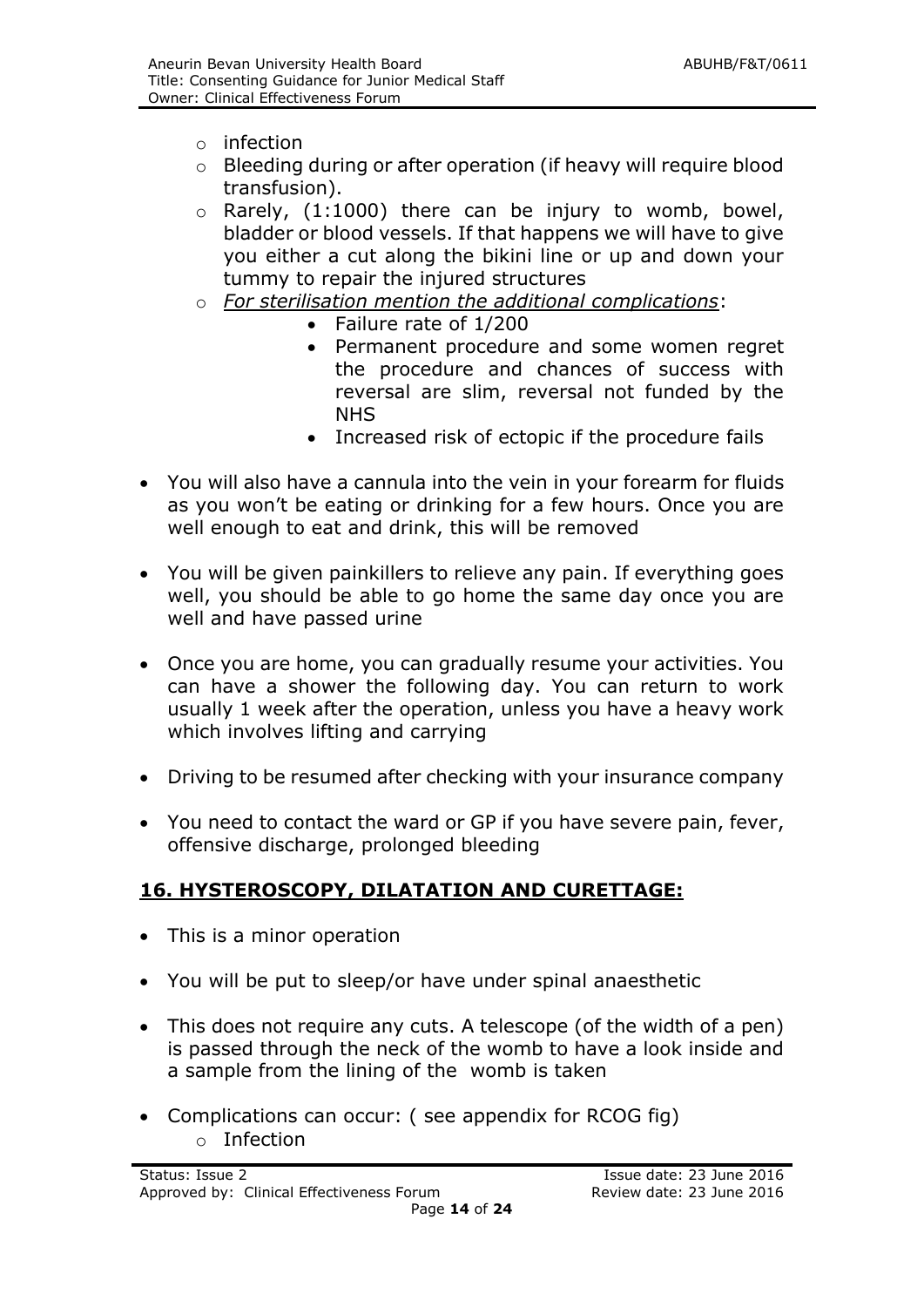- o Bleeding during or after operation (if heavy will require blood transfusion).
- $\circ$  There is 1 in 1000 chance of having damage to the womb which might need an operation to sort it out and a longer stay in the hospital afterwards. The operation will involve a cut along the bikini line and antibiotics afterwards
- o The risks due to anaesthesia will be explained by the anaesthetist when you come for the operation
- You will also have a cannula into the vein in your forearm for fluids as you won't be eating or drinking for a few hours. Once you are well enough to eat and drink, this will be removed
- You will be given painkillers to relieve any pain
- If everything goes well, you should be able to go home the same day once you are well and have passed urine
- Once you are home, you can gradually resume your activities and work from next day
- You need to contact the ward or GP if you have severe pain, fever, offensive discharge or prolonged bleeding

## **17. ERPC (Evacuation of retained products of conception)**

- This is a minor operation
- You will be put to sleep or have spinal anaesthetic
- This does not require any cuts. The products from this pregnancy will be removed by suction and scraping from the inside of the womb
- Complications can occur:
	- o Infection
	- o Bleeding during or after operation (if heavy will require blood transfusion).
	- $\circ$  There is 1 in 1000 chance of having damage to the womb, bladder or bowel which might need an operation to sort it out and a longer stay in the hospital afterwards.
	- o The risks due to anaesthesia will be explained by the anaesthetist when you come for the operation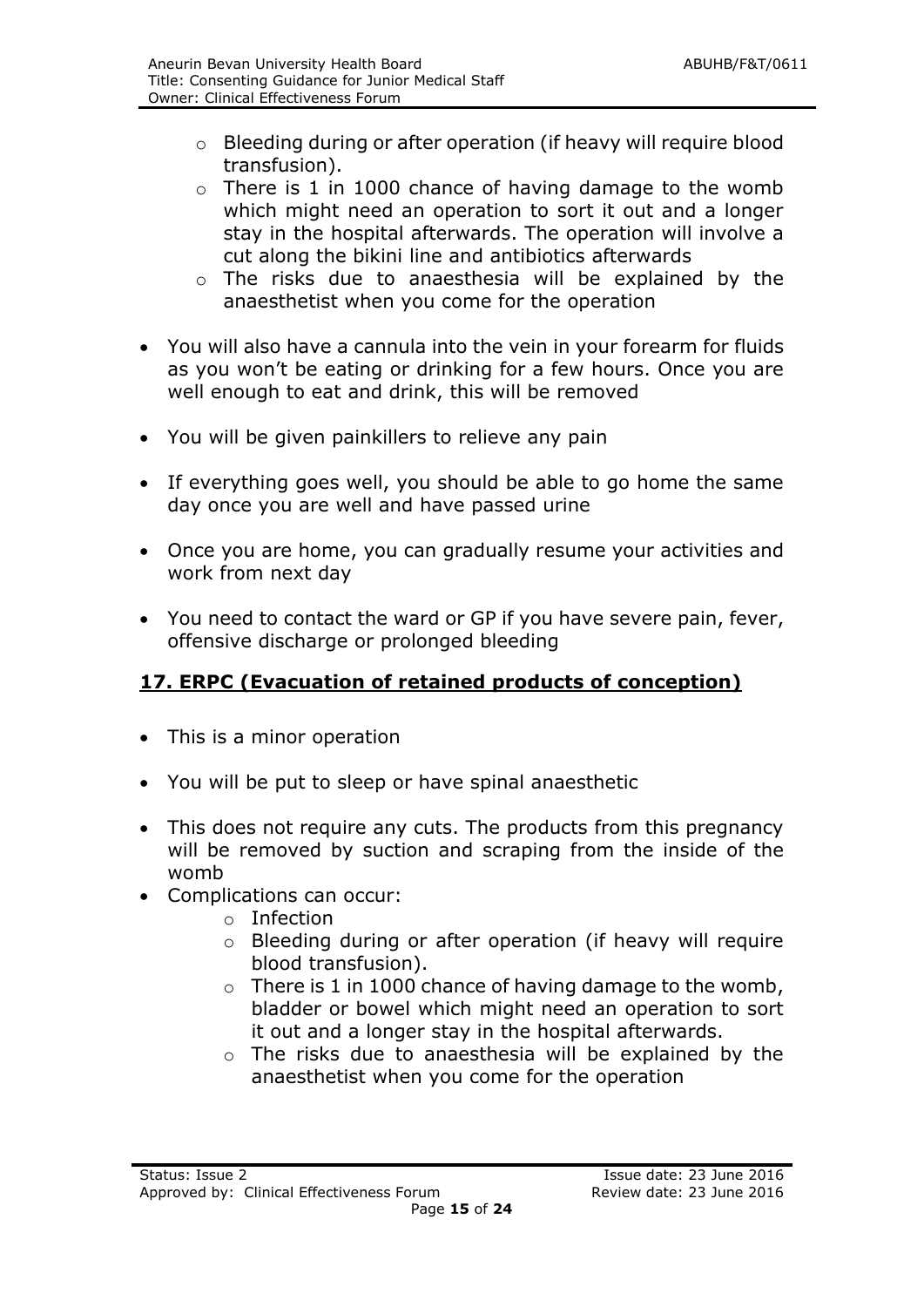- You will also have a cannula into the vein in your forearm for fluids as you won't be eating or drinking for a few hours. Once you are well enough to eat and drink, this will be removed
- You will be given painkillers to relieve any pain
- If everything goes well, you should be able to go home the same day once you are well and have passed urine
- Once you are home, you can gradually resume your activities and work from next day and resume contraception if you are not planning to conceive in the immediate future.
- In case of increased bleeding and signs of infection such as feeling unwell or fever, report to emergency gynaecology unit ASAP.
- You need to contact the ward or GP if you have severe pain, fever, offensive discharge or prolonged bleeding

#### **18. TIPS FOR ECG INTERPRETATION:**

#### **Systematic approach:**

- Rate:
	- $\sqrt{H/R}$ =300 / no. of big squares between R-R interval
		- 5 small squares = 1 big square =  $0.2$  sec =  $0.5$  mV
	- $\sqrt{P}$  PR interval = 0.12 0.2 sec (3 5 small squares)
	- $\checkmark$  ORS complex = < 0.12 sec (3 small squares)

If pt. Symptomatic or no specific reason found for bradycardia ask for help

Chest Leads:

- $\checkmark$  Inferior leads II, III and aVF
- $\checkmark$  Anterior leads V1 and V2
- $\checkmark$  Septal leads V3 and V4
- $\checkmark$  Lateral leads I, aVL, V5 and V6
- Rhythm

#### *Blocks*

- $\sqrt{1}$ °AV block: PR interval > 0.2 sec
- $\checkmark$  2°AV block (Type 1): Gradual prolongation of PR interval, till a drop beat occurs.
- $\checkmark$  2°AV block (Type 2): Intermittent failure of atrial conduction to ventricles.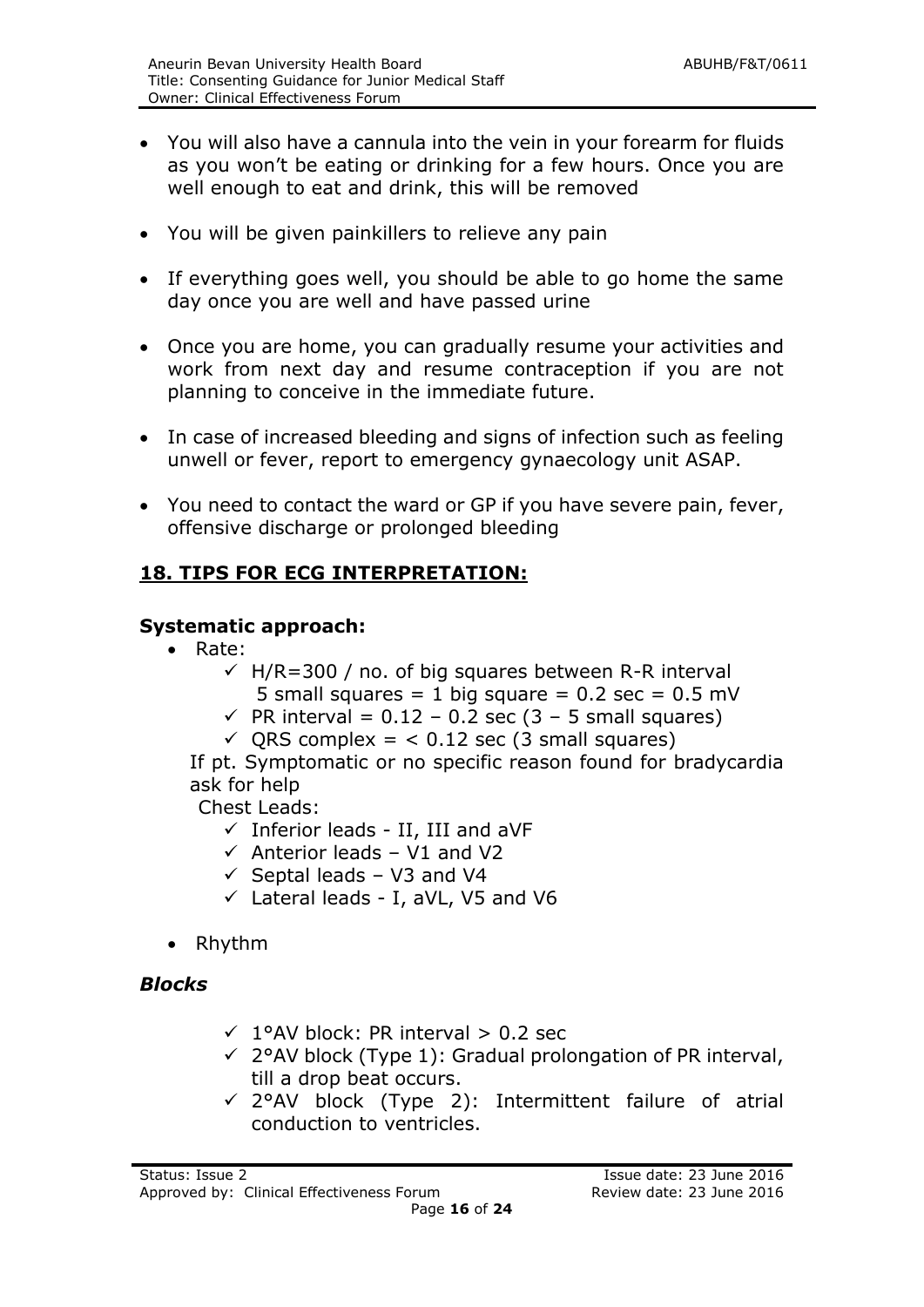- $\checkmark$  Complete heart block: Separate atrial & ventricular rhythm
- $\checkmark$  LBBB: M pattern in V5, V6
- $\checkmark$  RBBB: M pattern in V1, V2

#### **Tacharrhythmias**

- $\checkmark$  Atrial fibrillation: Irregular rhythm with no P waves
- $\checkmark$  Atrial Flutter: Saw tooth pattern best seen in II, III, aVF, V1
	- If haemodynamically unstable needs urgent action
- $\checkmark$  SVT: Regular narrow complex (qrs), p wave may be seen.
- $\checkmark$  VT: Broad based complex with no p waves
- $\checkmark$  VF: Irregular rhythm

#### *Ventricular hypertrophy*

- $\checkmark$  Right: R > S wave in V1
- $\checkmark$  Left: R > S wave in V5, V6

## **ST / T changes: Asymptomatic: Non urgent referral /Review**

Symptomatic: Urgent referral /Review If in doubt/pt symptomatic – ask for help Urgent action required

#### **19. Risks associated with various procedures (RCOG)**

#### **Caesarean section:**

#### **Serious risks:**

- Maternal: Hysterectomy (0.7–0.8%)
	- o Need for further surgery at a later date, including curettage (0.5%)
	- o Admission to intensive care unit 0.9%
	- $\circ$  Bladder injury (0.1%)
	- $\circ$  Ureteric injury (0.03%)
	- o Death (rare/dependent on indication) 1/12000
- Foetal injury: Lacerations (2.0%)
- Future pregnancies: Increased risk of uterine rupture during subsequent pregnancies/deliveries (up to 0.4%)
	- o Antepartum stillbirth (0.4%)
	- o Increased risk in subsequent pregnancies of placenta praevia and placenta accrete (0.4–0.8%)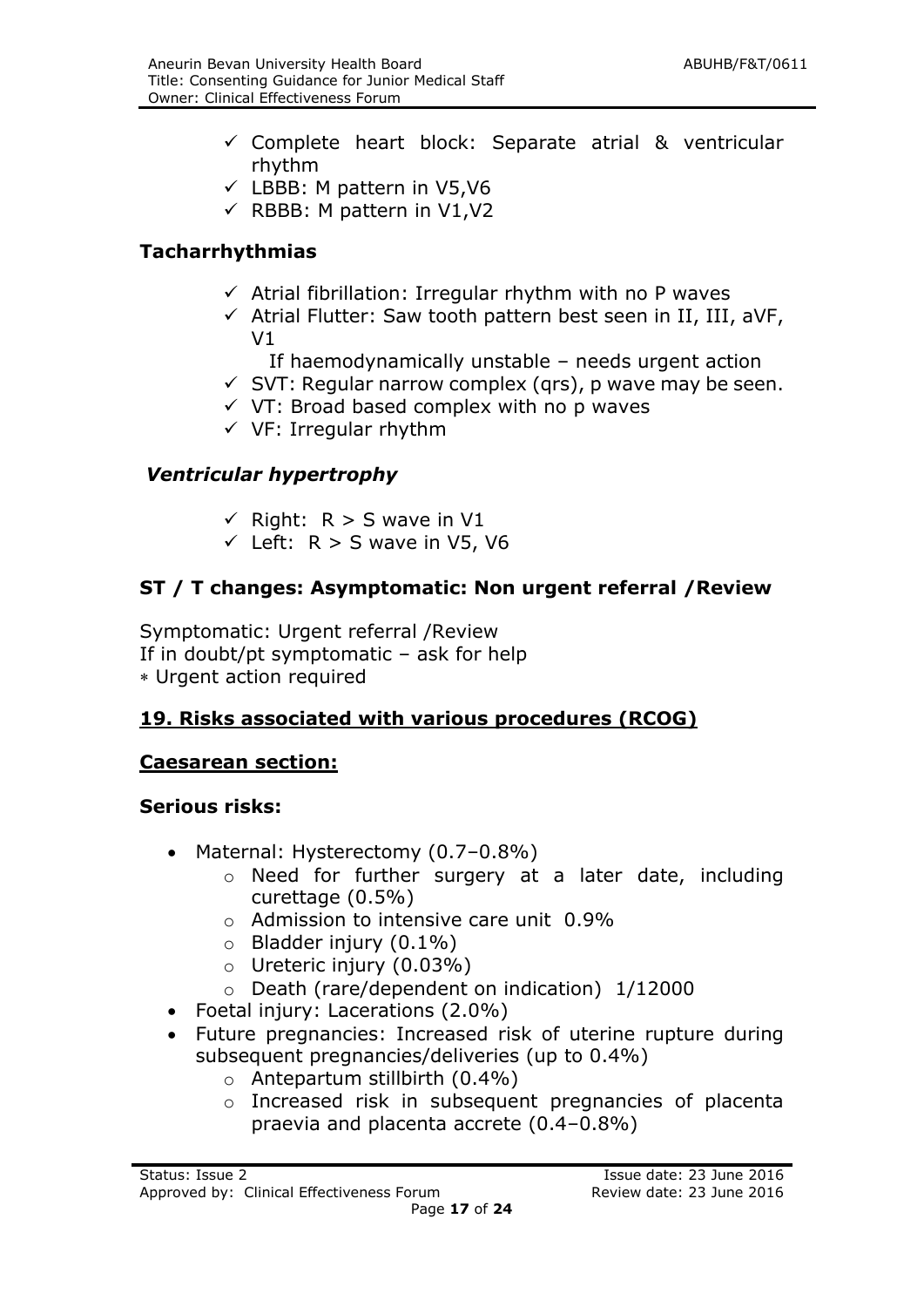#### **Frequent risks:**

- persistent wound and abdominal discomfort in the first few months after surgery
- increased risk of repeat caesarean section for subsequent pregnancies

#### *Any extra procedures that may become necessary during the procedure:*

- Blood transfusion
- Other procedures:
	- o repair of bladder and bowel damage
	- o surgery on major blood vessels
	- o ovarian cystectomy/oophorectomy in response to unsuspected pathology
	- o hysterectomy

#### **Total abdominal hysterectomy:**

#### **Serious risks:**

Two women in every 100 undergoing abdominal hysterectomy will experience at least one of these complications:

- Damage to the bladder and/or the ureter (0.7%) and/or longterm disturbance to the bladder function
- Damage to the bowel (0.04%)
- Haemorrhage requiring blood transfusion (1.5%)
- Exection to theatre for additional stitches  $(0.6\% of these, in)$ 39% the procedure was completed vaginally)
- Pelvic abscess/infection (0.2%)
- Venous thrombosis or pulmonary embolism (0.4%)

#### **Frequent risks:**

- Wound infection and bruising
- Frequency of micturition
- Delayed wound healing
- Keloid formation
- Early menopause: evidence is inconclusive

#### *Any extra procedures which may become necessary during the procedure:*

Blood transfusion (overall transfusion rate 1.5%)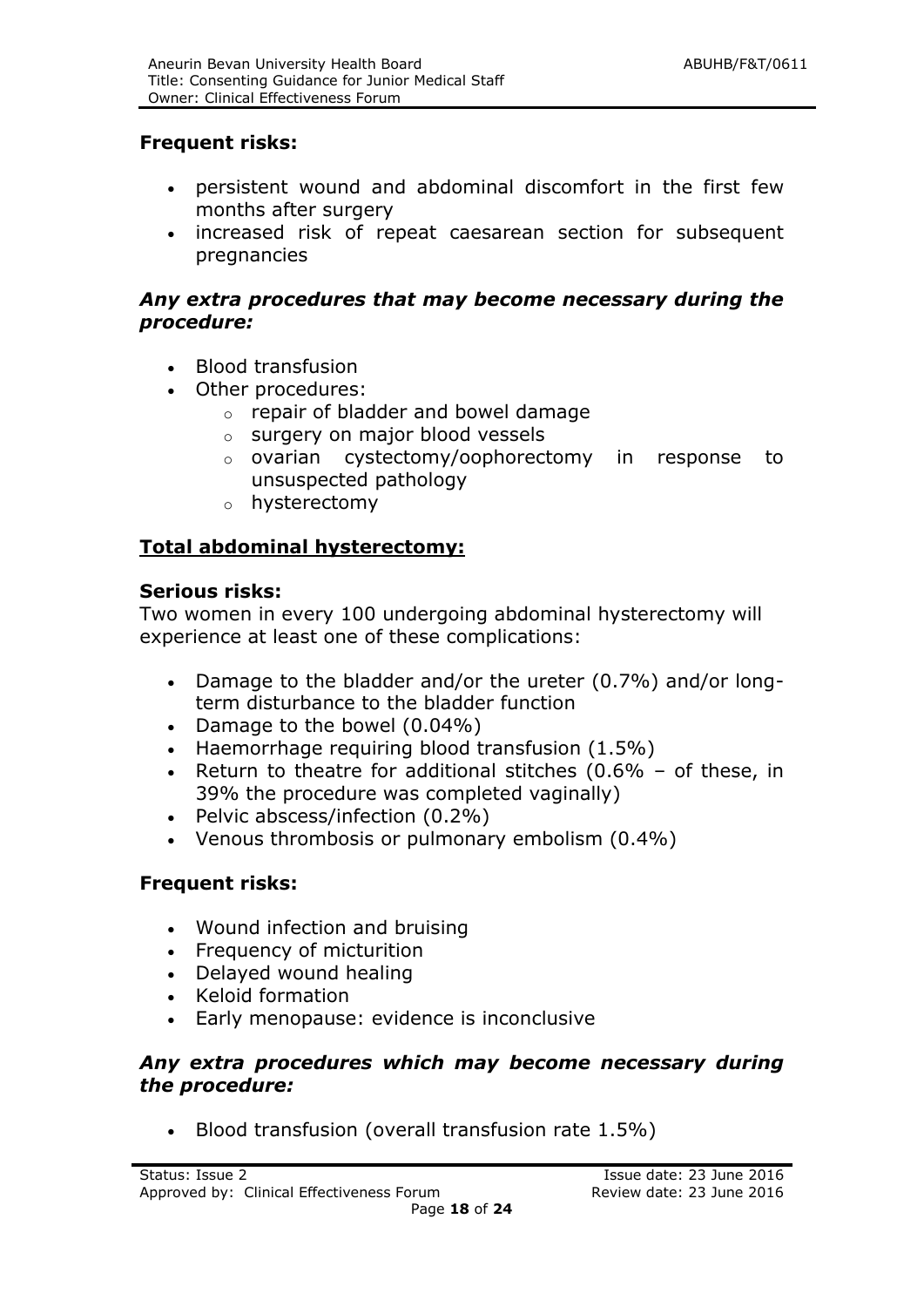- Other procedures:
	- o repair to bladder, bowel or major blood vessel
	- o oophorectomy for unsuspected disease (this must be discussed and consent obtained prior to surgery)

#### **Vaginal hysterectomy and pelvic floor repair:**

#### **Serious risks:**

- Damage to bladder/urinary tract.
- Damage to bowel.
- Excessive bleeding requiring transfusion or return to theatre.
- Long-term disturbance to bladder function.
- Pelvic abscess.
- Venous thrombosis and embolism.
- Dyspareunia.
- Failure to achieve desired results; recurrence of prolapse.

#### **Frequent risks:**

- Urinary retention.
- Vaginal bleeding.
- Frequency of micturition and infection.
- Pain.

#### *Any extra procedures which may become necessary during the procedure:*

- Blood transfusion: 2 women in every 100 undergoing vaginal hysterectomy will require intraoperative blood transfusion.
- Other procedures:
	- o repair of bladder and bowel damage
	- o laparotomy and conversion to abdominal approach.

#### **Hysteroscopy:**

#### **Serious risks:**

- Uterine perforation (0.76%)
- Pelvic infection
- Failure to visualise uterine cavity

#### **Frequent risks:**

- Vaginal bleeding and discharge
- Pain: pelvic or shoulder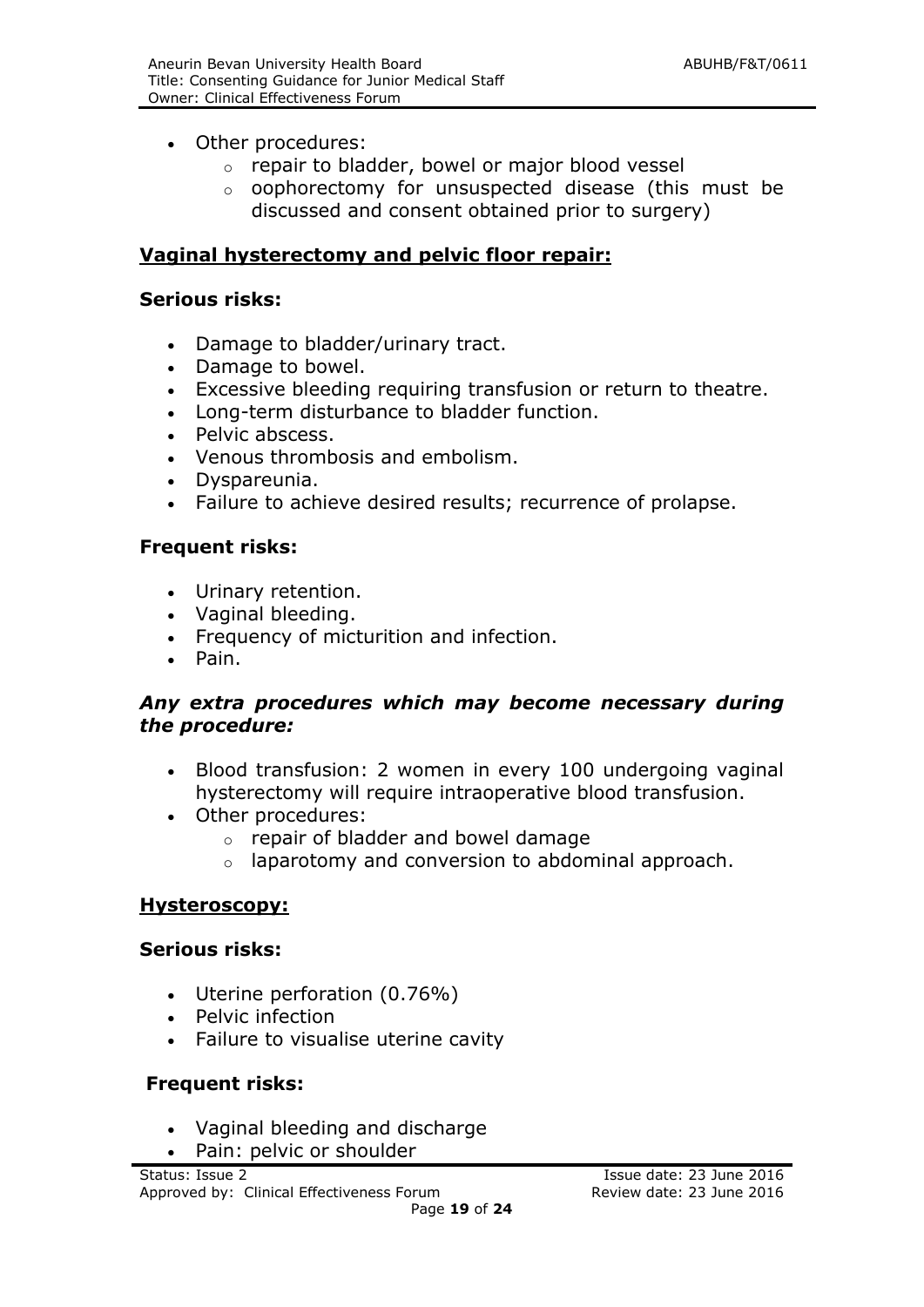#### *Any extra procedures which may become necessary during the procedure*

- Laparoscopy in the event of perforation
- Blood transfusion very rare

#### **Laparoscopy:**

#### **Serious risks:**

- Damage to bowel, bladder, major blood vessels
- Failure to gain entry to abdominal cavity
- Uterine perforation
- The overall risk of complications from diagnostic laparoscopy is approximately 2 in 1000
- 3–8 women in every 100000 undergoing laparoscopy die as a result of complications

#### **Frequent risks:**

- Failure to identify disease
- Bruising
- Shoulder-tip pain

#### *Any extra procedures which may become necessary during the procedure:*

- Laparotomy
- Repair of damage to bowel, bladder or blood vessels

#### *FURTHER READING:*

#### *1. RCOG guidelines on Consent for various procedures*

#### *2. RCOG Obtaining Valid Consent: Clinical Governance Advice No 6*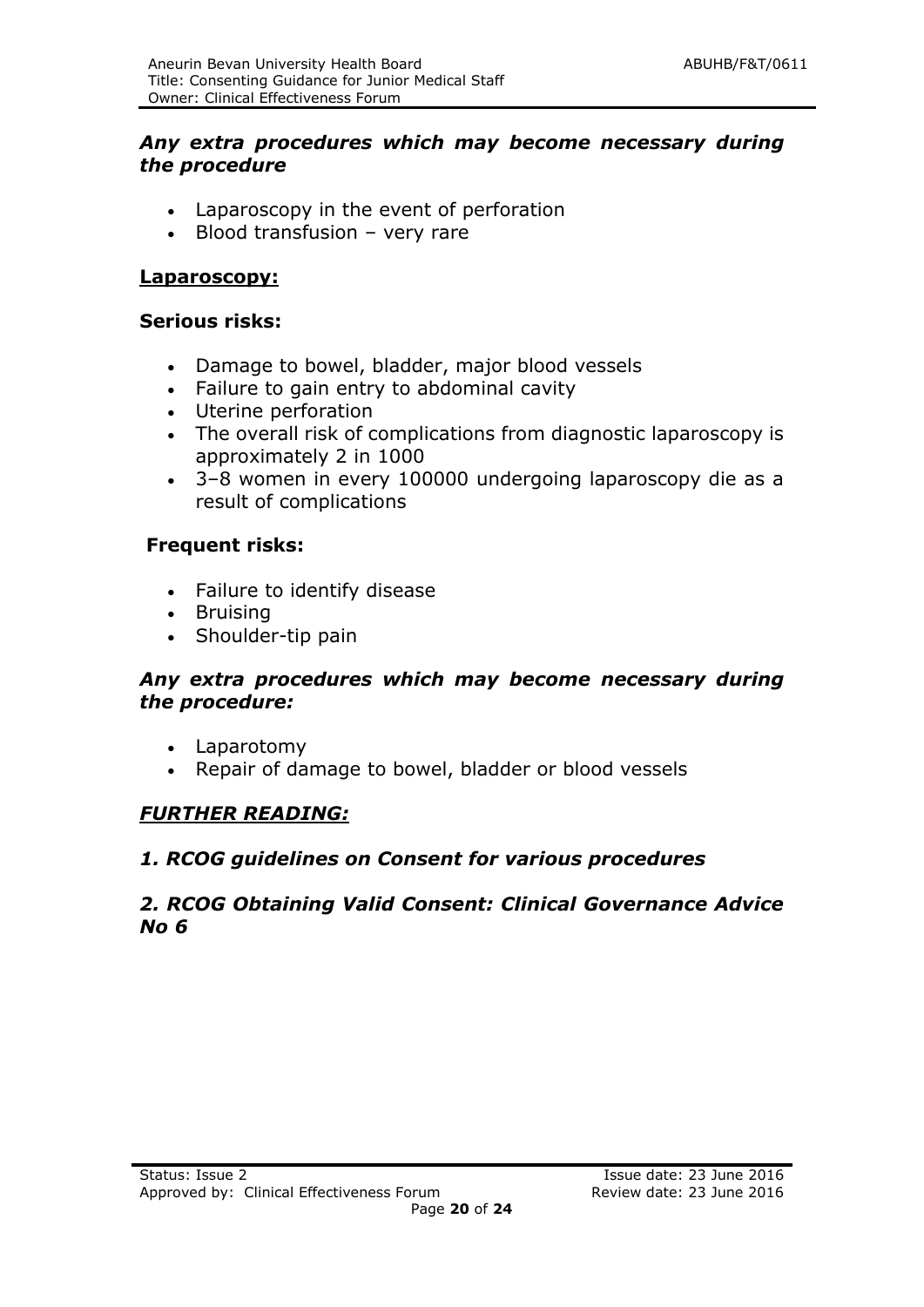#### **20. Consent to Treatment - On - line training - "Be INFORMED"**

Healthcare

#### **Who should access this training?**

- **Consultants**, **Staff Grades** and **Associate Specialist Doctors** must as part of their Job Plan/Appraisal process undertake this training.
- It will be mandatory for **Nurses** who have extended roles in treating patients i.e. Nurse Endoscopist, or who take consent on behalf of a doctor to undertake this training.
- **Diagnostic and Therapies:** training needs will be assessed by individual managers. Please refer to your line manager for further advice as to what training you are required to undertake and if it is to be accessed via cascade or this module.
- **Other** any member of staff can register and access the system either to complete the course as evidence of continuous professional development or to use the system as a reference tool.

The overall aim of the resource, which consists of four modules, is to provide you with the necessary knowledge of the law concerning consent to treatment, with the objective of reducing the possibility of litigation claims being brought against you.

#### **It specifically provides information about:**

- the current law surrounding patient consent to treatment
- the consequences of not obtaining patient consent to treatment
- the issues surrounding minors and their consent to treatment
- the treatment of patients who are lacking capacity
- the ethical issues surrounding the use of new or experimental treatments
- end of life decision making

Time taken to complete the course will vary, however you should aim to spend between one and four hours on each module to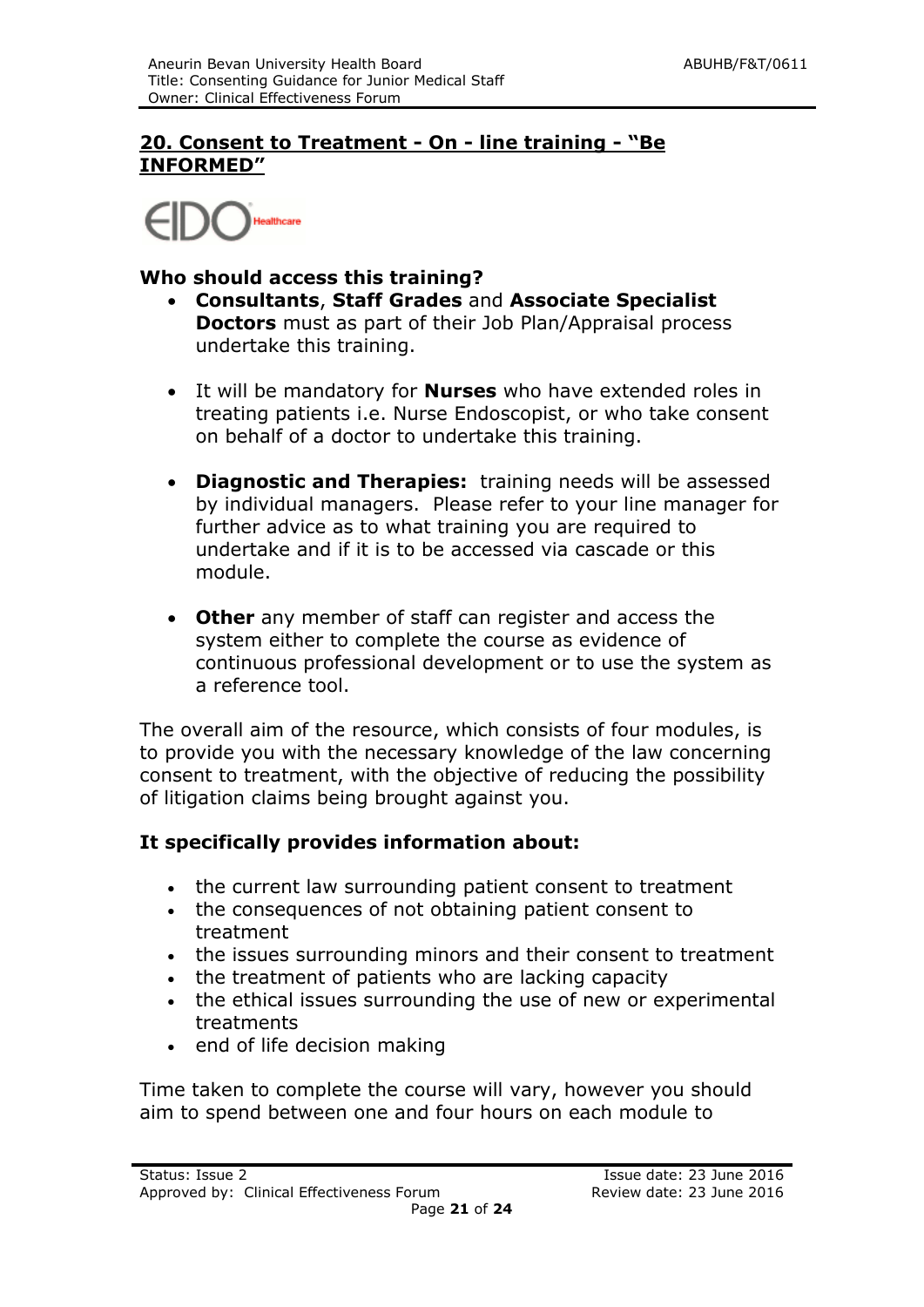achieve a sound knowledge of the information and to succeed in passing the modules.

#### **To access the On-line training for consent you will need:**

**Trust ID: GWENT Password: 010306 Internet Link:** [www.beinformedplus.com](http://www.beinformedplus.com/)

Please note ID and Password are both **case sensitive**

**If this is your first visit** to Be INFOrMED you will need to register. You can do this by clicking on the orange word **register** below the LOGIN box.

**IMPORTANT INFORMATION** on the registration page you will be asked for some personal information including your email address. Please enter your **five digit personal number** here (found on the top left hand corner of your payslip) if you do not have it today please complete it as soon possible as this will be used to register your attendance on the course for PRISM, KSF and Appraisal purposes. There is a drop down box on the registration screen reminding you to do this – due to the nature of the program you will need to select that box also – unfortunately failing to do so will hold up registration.

**If you are already registered** you will have a unique login ID which is **case sensitive**. It will consist of your surname, first initial and the number of the day of your birth.

**If you have forgotten your unique login ID** contact:

Jeanette Wells Tel: 01633 623481 or email [jeanette.wells@gwent.wales.nhs.uk](mailto:jeanette.wells@gwent.wales.nhs.uk)

#### **21. BIOCHEMISTRY:**

Reference ranges from RGH laboratory

#### **FBC:**

Hb: 11.5 – 16.5 (gm/dl) RBD:  $3.8 - 5.8$  (10^12/l) HCT: 0.36 – 0.47 MCV: 78 – 101 (fl) MCH: 27 – 32 (pg)  $WCC: 4 - 11 (10^9/1)$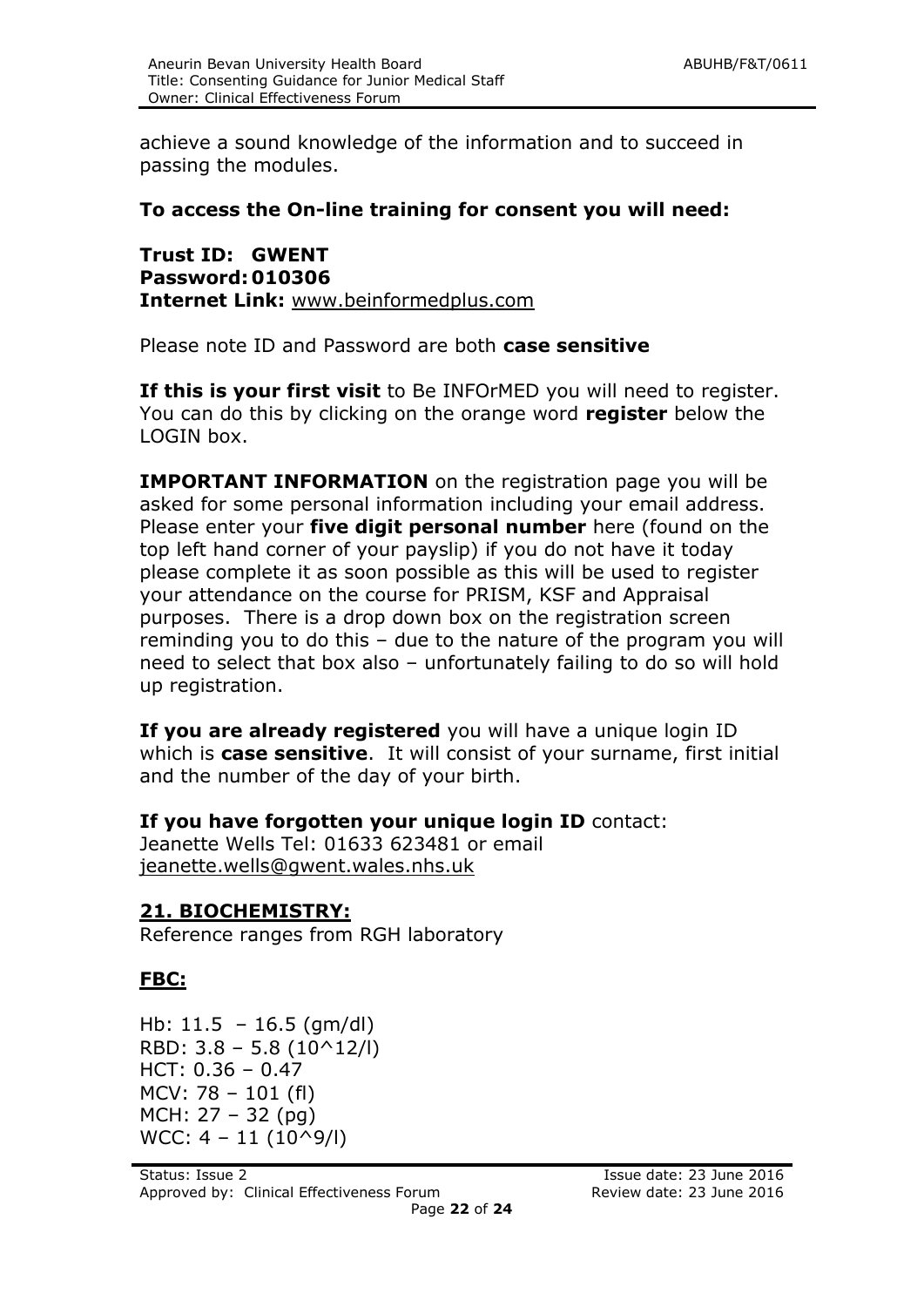Neut: 2 – 7.5 (10^9/l) Lymph:  $1 - 4 (10^9/$ Mono:  $0.2 - 1$  (10^9/l) Eos:  $0.0 - 0.5$  (10^9/l) Baso:  $0.0 - 0.1$  ( $10^9$ /l) Platelets: 150 – 400 (10^9/l)

## **CRP: 0 – 10 (mg/l)**

#### **U & Es:**

Sodium: 135 – 145 (mmol/l) Potasssium: 3.4 – 5.0 (mmol/l) Chloride: 98 – 107 (mmol/l) Urea: 2.5 – 7 (mmol/l) Creatinine: 50 – 100 (umol/l)

Serum Uric acid: 0.1 – 0.36 (mmol/l)

## **LFTs:**

Total bilirubin: 1 – 22 (umol/l) Alanine Transaminase: 0 - 45 (iu/l) Alkaline Phosphotase: 30 – 115 (iu/l) Total protein:  $64 - 83$  (g/l) Albumin: 35 – 50 (g/l) Globulin: 21 – 30 (g/l)

#### **Coagulation Screen:**

Prothrombin Time: 9 – 12 sec APTT: 22 – 31 sec

## **Plasma Glucose:**

Fasting: 3 – 6 (mmol/l) Random: 3 – 7.7 (mmol/l) **Tumour markers:**

Ca125:  $0 - 40$  (u/ml) Ca19.9: 0 – 37 (u/ml) Ca153:  $0 - 22$  (u/ml) CEA: 0 – 5 (ug/l) AFP: 0 – 8 (ku/l)